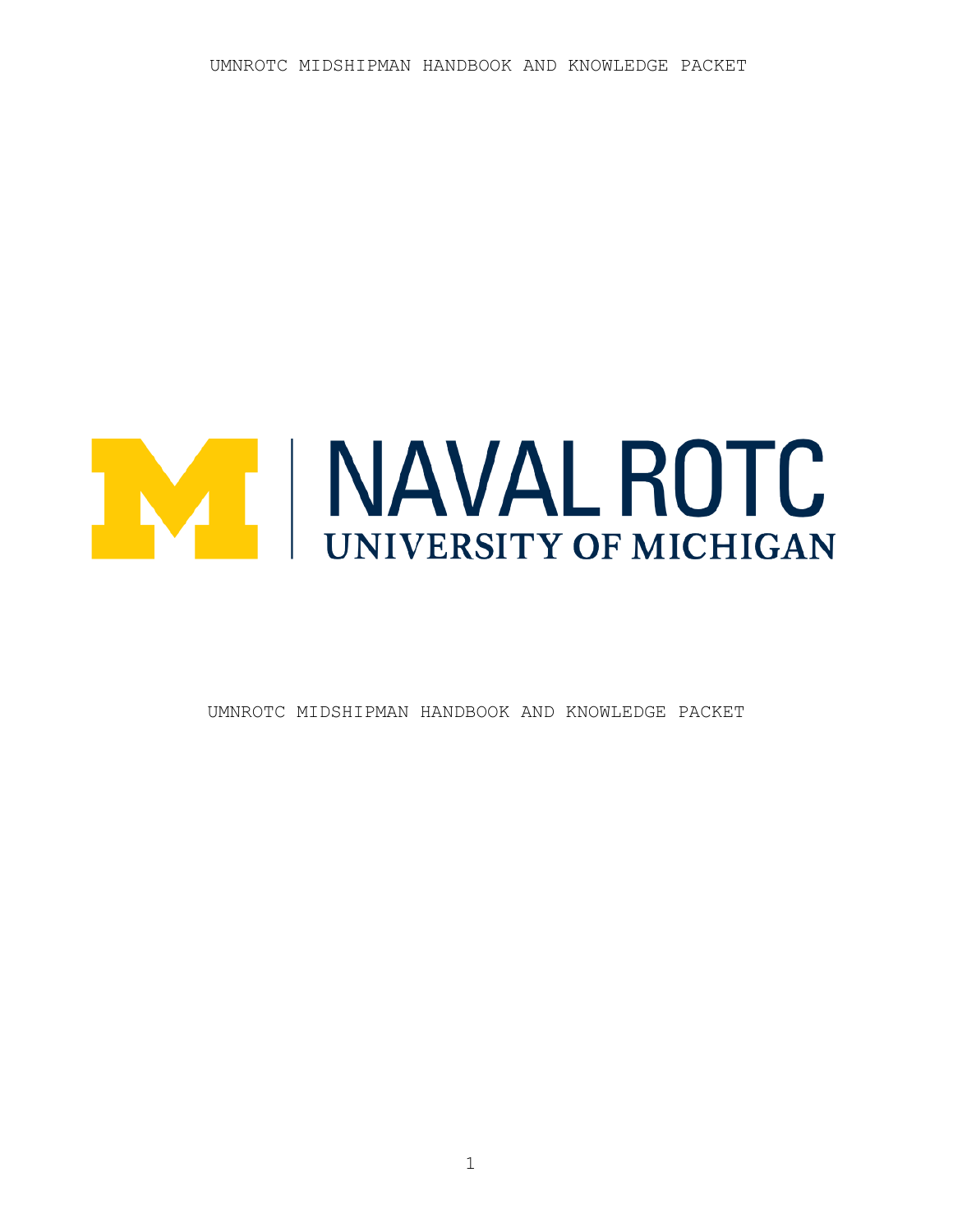## EXECUTIVE SUMMARY

This executive summary highlights to midshipmen (MIDN) stationed with the University of Michigan NROTC Unit items of importance contained within this manual.

This manual is intended to provide maximum uniformity and effectiveness in the application of NROTC policies and required knowledge. It applies to all MIDN at the University of Michigan Wolverine Battalion.

Guidance:

1. The purpose of this manual is to ensure all MIDN have access to required knowledge in preparation for inspections to be conducted by Unit staff members and battalion staff members, as well as information pertinent to successfully completing the NROTC program.

2. This manual is separated into two categories; the midshipman knowledge packet (section 1) and the midshipman handbook (section 2).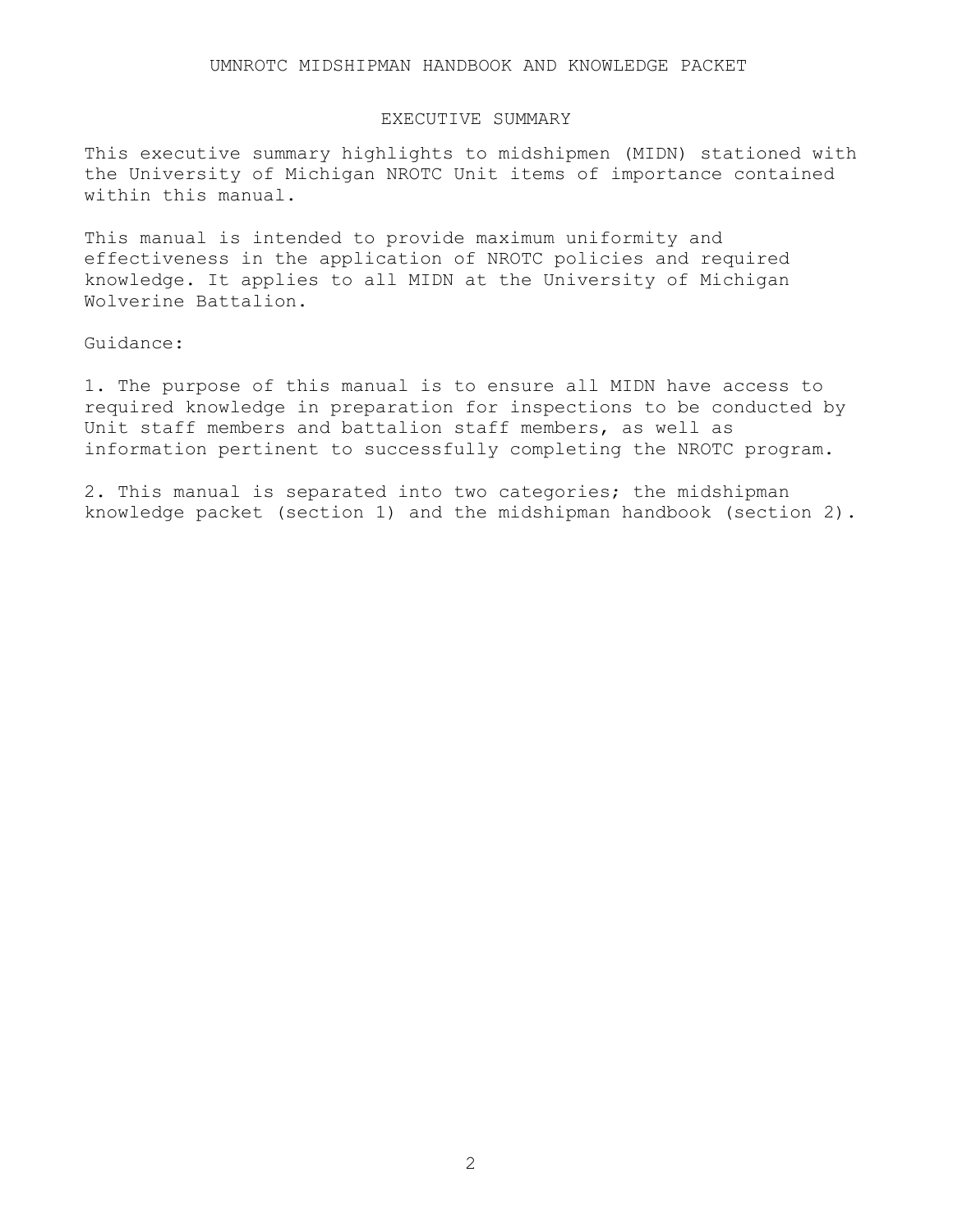# **SECTION ONE**

1. The information contained in this section is required to be memorized verbatim and may be requested at any time by any active duty staff member or a senior member of the battalion. If any information in this section is believed to be false, immediately notify Unit staff.

- 2. National Chain of Command.
	- a. President of the United States: President Joseph R. Biden
	- b. Vice President of the United States: Vice President Kamala D. Harris
	- c. Secretary of Defense: The Honorable Lloyd Austin
	- d. Secretary of the Navy: The Honorable Carlos Del Toro
	- e. Chairman of the Joint Chiefs of Staff: General Mark A. Milley, USA
	- f. Chief of Naval Operations: Admiral Michael M. Gilday, USN
	- g. Vice Chief of Naval Operations: Admiral William K. Lescher, USN
	- h. Commandant of the Marine Corps: General David H. Berger, USMC
	- i. Assistant Commandant of the Marine Corps: General Gary L. Thomas, USMC
	- j. Commander, Naval Education and Training Command: Rear Admiral Peter A. Garvin, USN
	- k. Commander, Naval Services and Training Command: Rear Admiral Jennifer S. Couture, USN
	- 1. Master Chief Petty Officer of the Navy: Master Chief Petty Officer Russel L. Smith, USN
	- m. Sergeant Major of the Marine Corps: Sergeant Major Troy E. Black, USMC
- 3. UM NROTC Chain of Command.
	- a. Commanding Officer: Captain Scott Bunnay, USN
	- b. Executive Officer: Commander Bryant A. Nunn, USN
	- c. Operations Officer: Lieutenant Steven Vitug, USN
	- d. Marine Officer Instructor: Captain Alexis Kantaris, USMC
	- e. Submariner: Lieutenant Drew Dyer, USN
	- f. Aviator: Lieutenant Victor Nguyen, USN
	- g. Surface Warfare: Lieutenant Steven Vitug, USN
	- h. Assistant Marine Officer Instructor: Gunnery Sergeant Daniel R. Tabor, USMC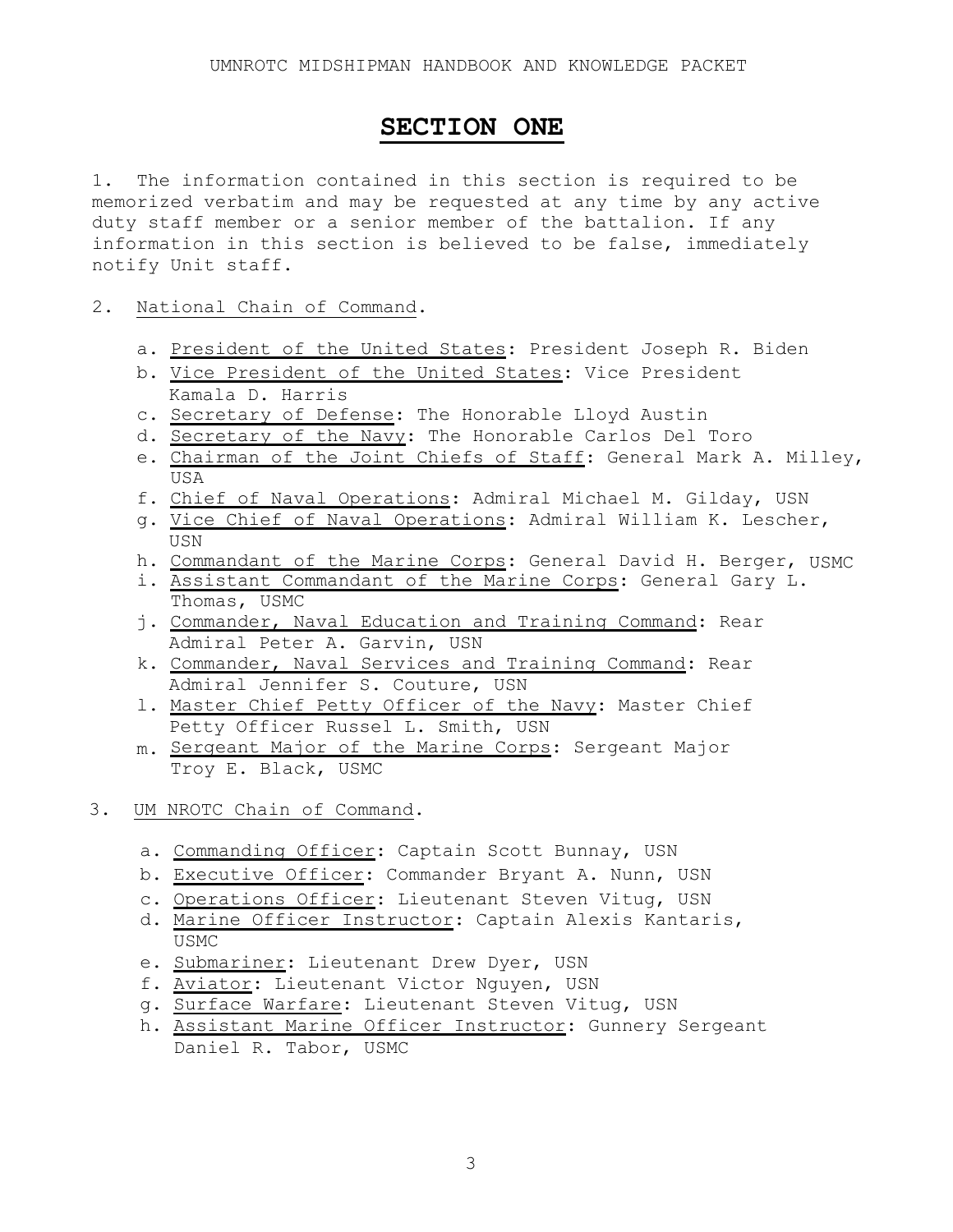# 4. UM NROTC Midshipman Chain of Command.

- a. Battalion Commanding Officer: MCDR Elizabeth Colyer
- b. Battalion Executive Officer: MMaj Kyle Grady
- c. Battalion Operations Officer: MLT Benjamin Luke
- d. Battalion Sergeant Major: MSgtMaj Douglas Hanna

# 5. Facts and Terminology.

- a. Navy Birthday: 13 October 1775
- b. Father of the Navy: John Paul Jones
- c. Navy Motto: *Semper Fortis* (Always Courageous)
- d. Marine Corps Birthday: 10 November 1775
- e. Marine Corps Birthplace: Tun Tavern (Philadelphia, PA)
- f. Marine Corps Motto: *Semper Fidelis* (Always Faithful)

# 6. Naval Core Values.

- a. Honor
- b. Courage
- c. Commitment
- 7. Chief of Naval Operations' Tenets.
	- a. War fighting first
	- b. Operate forward
	- c. Be ready

#### 8. The NROTC Mission Statement.

a. The NROTC Program was established to develop Midshipmen mentally, morally and physically and to imbue them with the highest ideals of duty, and loyalty, and with the core values of honor, courage and commitment in order to commission college graduates as naval officers who possess a basic professional background, are motivated toward careers in the naval service, and have a potential for future development in mind and character so as to assume the highest responsibilities of command, citizenship and government.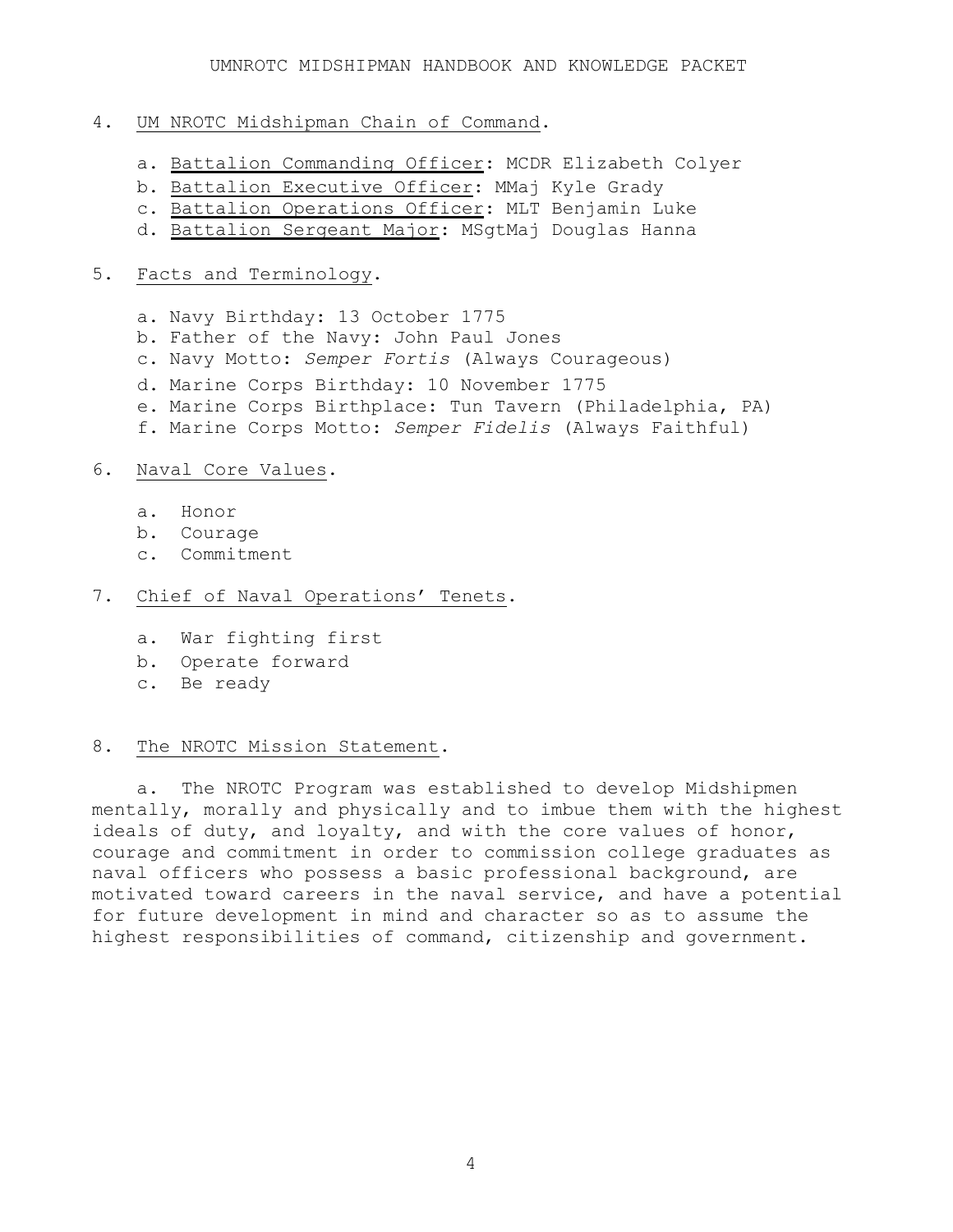# 9. The US Constitution Preamble.

We the People of the United States, in Order to form a more perfect Union, establish Justice, insure domestic Tranquility, provide for the common defense, promote the general Welfare, and secure the Blessings of Liberty to ourselves and our Posterity, do ordain and establish this Constitution for the United States of America.

# 10. Sailor's Creed.

I am a United States Sailor.

- I will support and defend the Constitution of the United States of America and I will obey the orders of those appointed over me.
- I represent the fighting spirit of the Navy and those who have gone before me to defend freedom and democracy around the world.
	- I proudly serve my country's Navy combat team with honor, courage, and commitment.

I am committed to excellence and the fair treatment of all.

## 11. Military Code of Conduct.

1. I am an American, fighting in the forces which guard my country and our way of life. I am prepared to give my life in their defense.

2. I will never surrender of my own free will. If in command, I will never surrender the members of my command while they still have the means to resist.

3. If I am captured, I will continue to resist by all means available. I will make every effort to escape and aid others to escape. I will accept neither parole nor special favors from the enemy.

4. If I become a prisoner of war I will keep faith with my fellow prisoners. I will give no information or take part in any action which might be harmful to my comrades. If I am senior, I will take command. If not, I will obey the lawful orders of those appointed over me and will back them up in every way.

5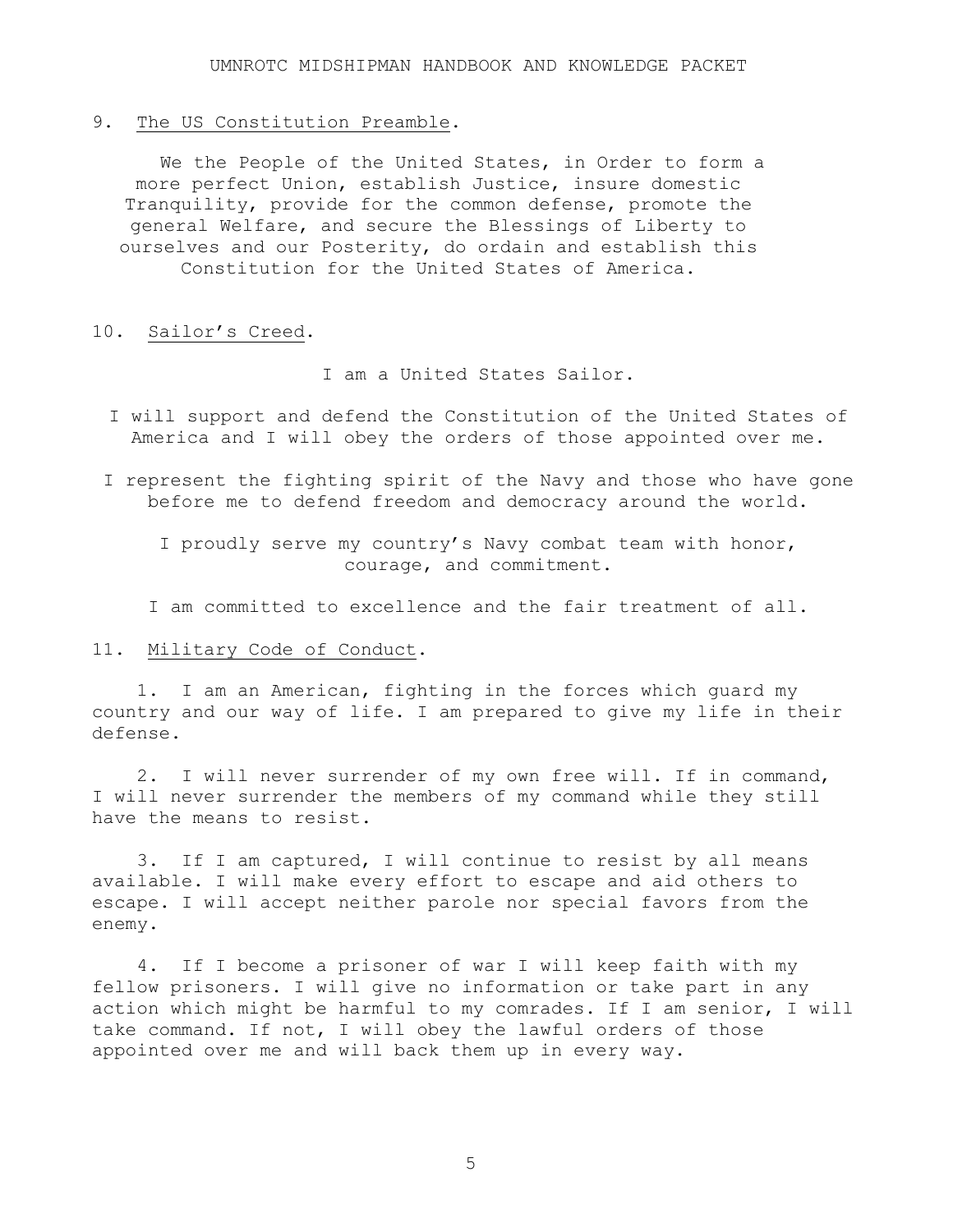5. When questioned, should I become a prisoner of war, I am required to give name, rank, service number, and date of birth. I will evade answering further questions to the utmost of my ability. I will make no oral or written statements disloyal to my country and its allies or harmful to their cause.

6. I will never forget that I am an American, fighting for freedom, responsible for my actions, and dedicated to the principles which made my country free. I will trust in my God and in the United States of America.

12. Eleven General Orders of a Sentry.

(Marine Corps version in parentheses)

1. To take charge of this post and all government property in view.

2. To walk my post in a military manner, keeping always on the alert and observing everything that takes place within sight or hearing.

3. To report all violations of orders I am instructed to enforce.

4. To repeat all calls from posts more distant from the guardhouse than my own.

5. To quit my post only when properly relieved.

6. To receive, obey, and pass on to the sentry who relieves me all orders from the Commanding Officer, Command Duty Officer, Officer of the Deck, and Officers, and Petty Officers of the Watch only. (To receive, obey and pass on to the sentry who relieves me all orders from the Commanding Officer, Officer of the Day, all Officers, and Non-Commissioned Officers of the guard only.)

7. To talk to no one except in the line of duty.

8. To give the alarm in case of fire or disorder.

9. To call the Officer of the Deck (Corporal of the Guard) in any case not covered by instructions.

10. To salute all officers and all colors and standards not cased.

6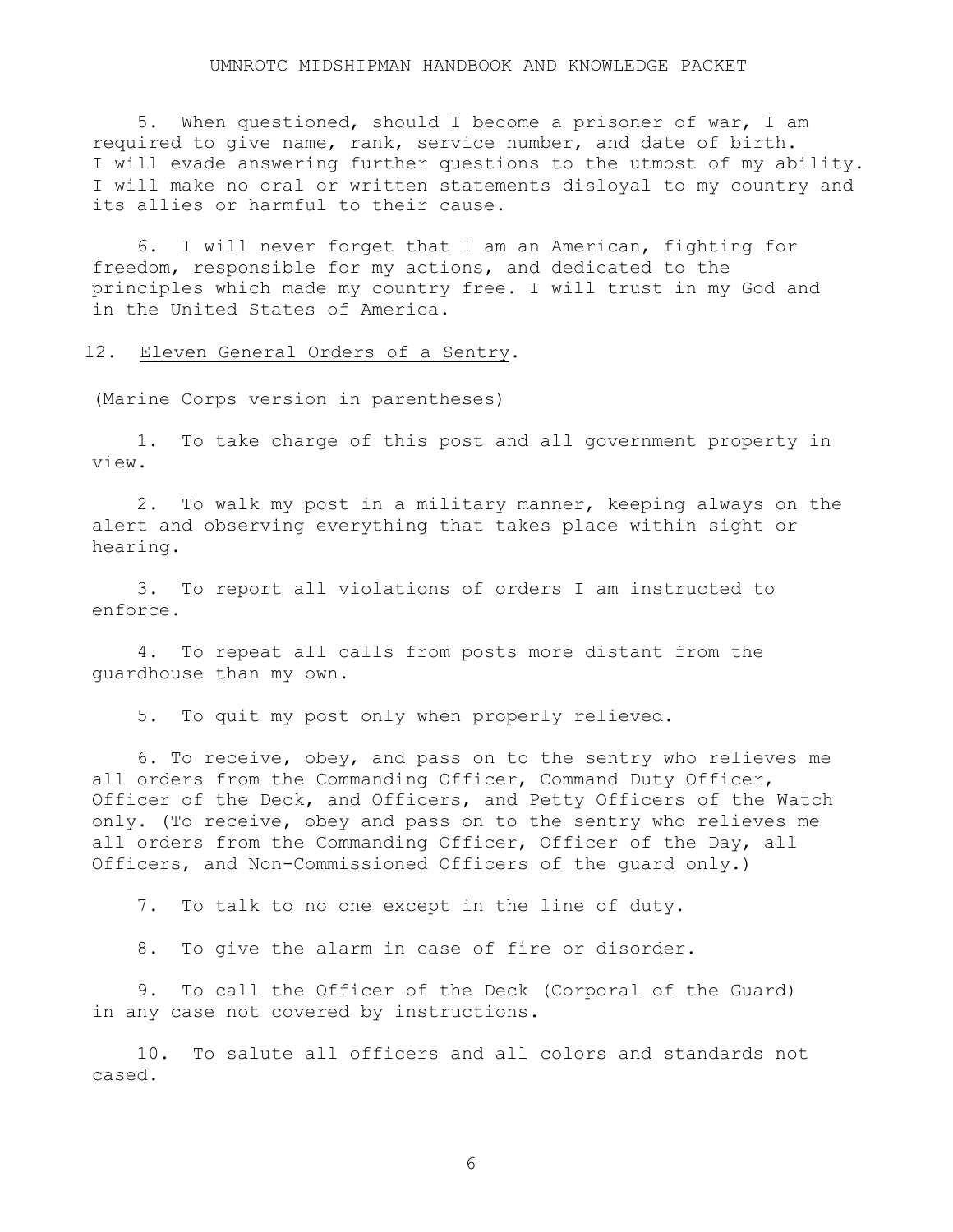11. To be especially watchful at night, and during the time for challenging, to challenge all persons on or near my post and to allow no one to pass without proper authority.

# 13. Leadership Principles.

- 1. Know yourself and seek self-improvement.
- 2. Be technically and tactically proficient.
- 3. Develop a sense of responsibility among your subordinates.
- 4. Make sound and timely decisions.
- 5. Set the example.
- 6. Know your Sailors/Marines and look out for their welfare
- 7. Keep your Sailors/Marines informed
- 8. Seek responsibility and take responsibility for your actions
- 9. Ensure assigned tasks are understood, supervised, and accomplished.
- 10. Train your Sailors/Marines as a team.
- 11. Employ your command in accordance with its capabilities.

# 14. 14 Leadership Traits (JJ DID TIE BUCKLE).

- a. Justice
- b. Judgment
- c. Decisiveness
- d. Integrity
- e. Dependability
- f. Tact
- g. Initiative
- h. Endurance
- i. Bearing
- j. Unselfishness
- k. Courage
- l. Knowledge
- m. Loyalty
- n. Enthusiasm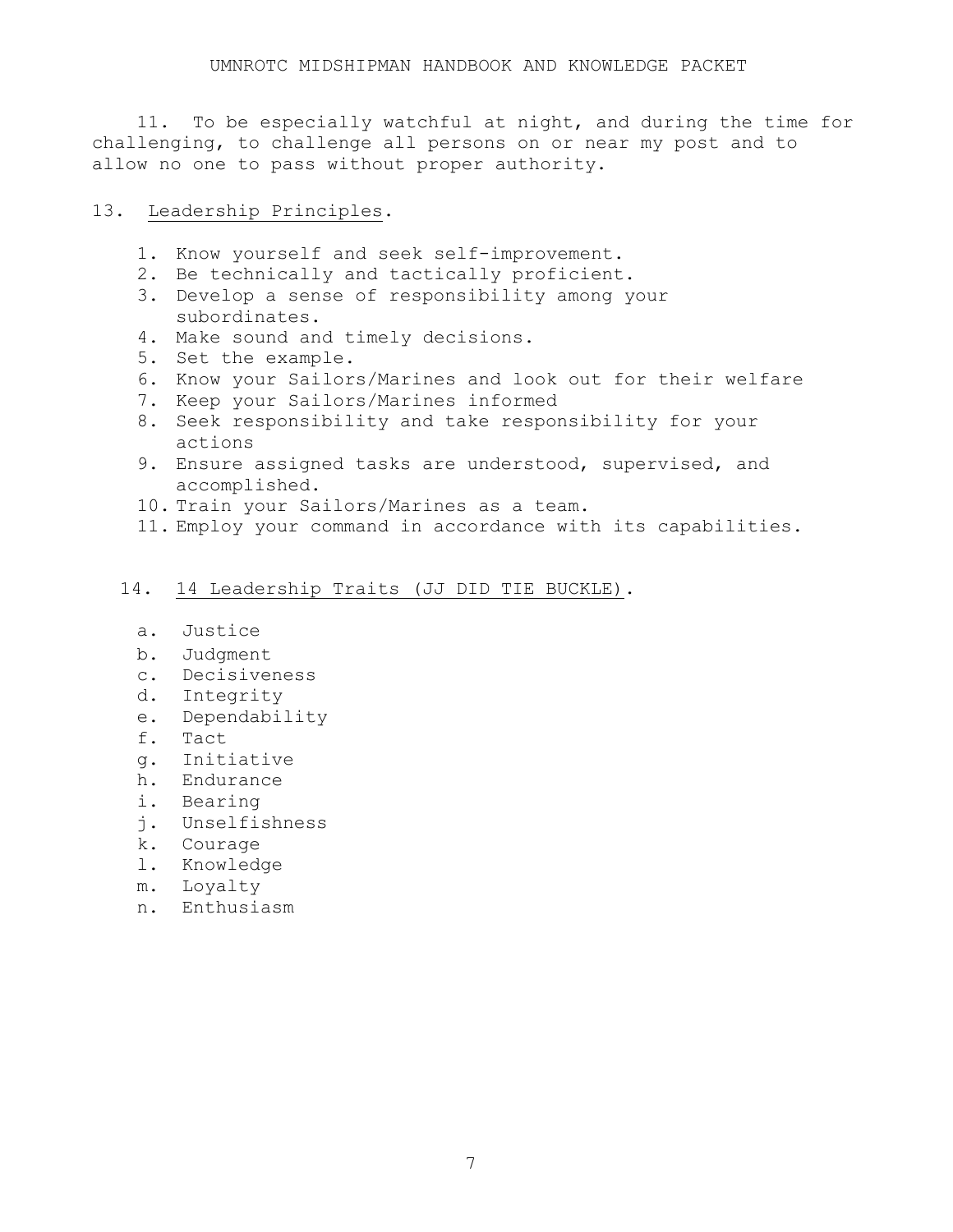# 15. Phonetic Alphabet.

- 
- b. Bravo de Contra Compositor de Contra Compositor de Contra Compositor de Contra Compositor de Contra Composi<br>Compositor de Compositor de Compositor de Compositor de Compositor de Compositor de Compositor de Compositor<br>Co
- 
- 
- 
- f. Foxtrot 5. Sierra<br>
g. Golf 5. Sierra<br>
t. Tango
- 
- 
- 
- i. India v. Victor<br>j. Juliet v. Whiskey
- 
- 
- m. Mike
- a. Alpha n. November<br>
b. Bravo de la partida de la partida de la partida de la partida de la partida de la partida de la partida de<br>
de la partida de la partida de la partida de la partida de la partida de la partida de la
	-
- c. Charlie end on the p. Papa (pah PAH)<br>d. Delta d. Ouebec (kav BE
- d. Delta  $q.$  Quebec (kay BECK)<br>e. Echo  $r.$  Romeo
- e. Echo and r. Romeo r. Romeo r. Romeo r. Romeo r. Romeo r. Romeo r. Romeo r. Romeo r. Romeo r. Romeo r. Romeo
	-
- g. Golf t. Tango<br>
h. Hotel t. Tango<br>
u. Unifor
- h. Hotel u. Uniform
	-
- j. Juliet  $\begin{array}{ccc}\n\text{y. W. W.} \\
\text{y. W. W.} \\
\text{y. X-ray}\n\end{array}$
- k. Kilo x. X-ray
	- y. Yankee<br>z. Zulu
	-

# 16. Oath of Office.

I, , do solemnly swear (or affirm) that I will support and defend the Constitution of the United States against all enemies, foreign and domestic, that I will bear true faith and allegiance to the same; that I take this obligation freely, without any mental reservations or purpose of evasion; and that I will well and faithfully discharge the duties of the office on which I am about to enter. So help me God.

# 17. Midshipmen Chain of Command.

| BATTALION COMMANDER<br>EXECUTIVE OFFICER<br>BATTALION CMC/SGTMAJ<br>PLATOON COMMANDER<br>PLATOON LCPO/GySqt<br>SQUAD LEADER | MCDR/MLtCol.<br>MLCDR/MMai.<br>MMC/MSqtMaj.<br>MLT/MCapt.<br>MCPO/MGySqt.<br>MPO2/MSqt. |            |
|-----------------------------------------------------------------------------------------------------------------------------|-----------------------------------------------------------------------------------------|------------|
| Specialty Billets:                                                                                                          |                                                                                         |            |
| OPERATIONS OFFICER                                                                                                          | MLT/MCapt.                                                                              |            |
| ACADEMIC OFFICER                                                                                                            | MLT/MCapt.                                                                              |            |
| ADMINISTRATIVE OFFICER                                                                                                      | MLTjg/MlstLt.                                                                           |            |
| PUBLIC AFFAIRS OFFICER                                                                                                      | MLTjg/MlstLt.                                                                           |            |
| SUPPLY OFFICER                                                                                                              | MLTjq/MlstLt                                                                            |            |
| COLOR GUARD COMMANDER                                                                                                       | MENS/M2ndLt. (OPS DEPT)                                                                 |            |
| DRILL TEAM COMMANDER                                                                                                        | MENS/M2ndLt.                                                                            | (OPS DEPT) |
| ATHLETIC OFFICER                                                                                                            | MENS/M2ndLt.                                                                            | (OPS DEPT) |
| RECRUITING OFFICER                                                                                                          | MENS/M2ndLt.                                                                            | (PA DEPT)  |
| PELORUS OFFICER                                                                                                             | MENS/M2ndLt. (PA DEPT)                                                                  |            |
| CONN/ALUMNI OFFICER                                                                                                         | MENS/M2ndLt. (PA DEPT)                                                                  |            |
| PHYSICAL TRAINING INSTRUCTOR MENS/M2ndLt.                                                                                   |                                                                                         |            |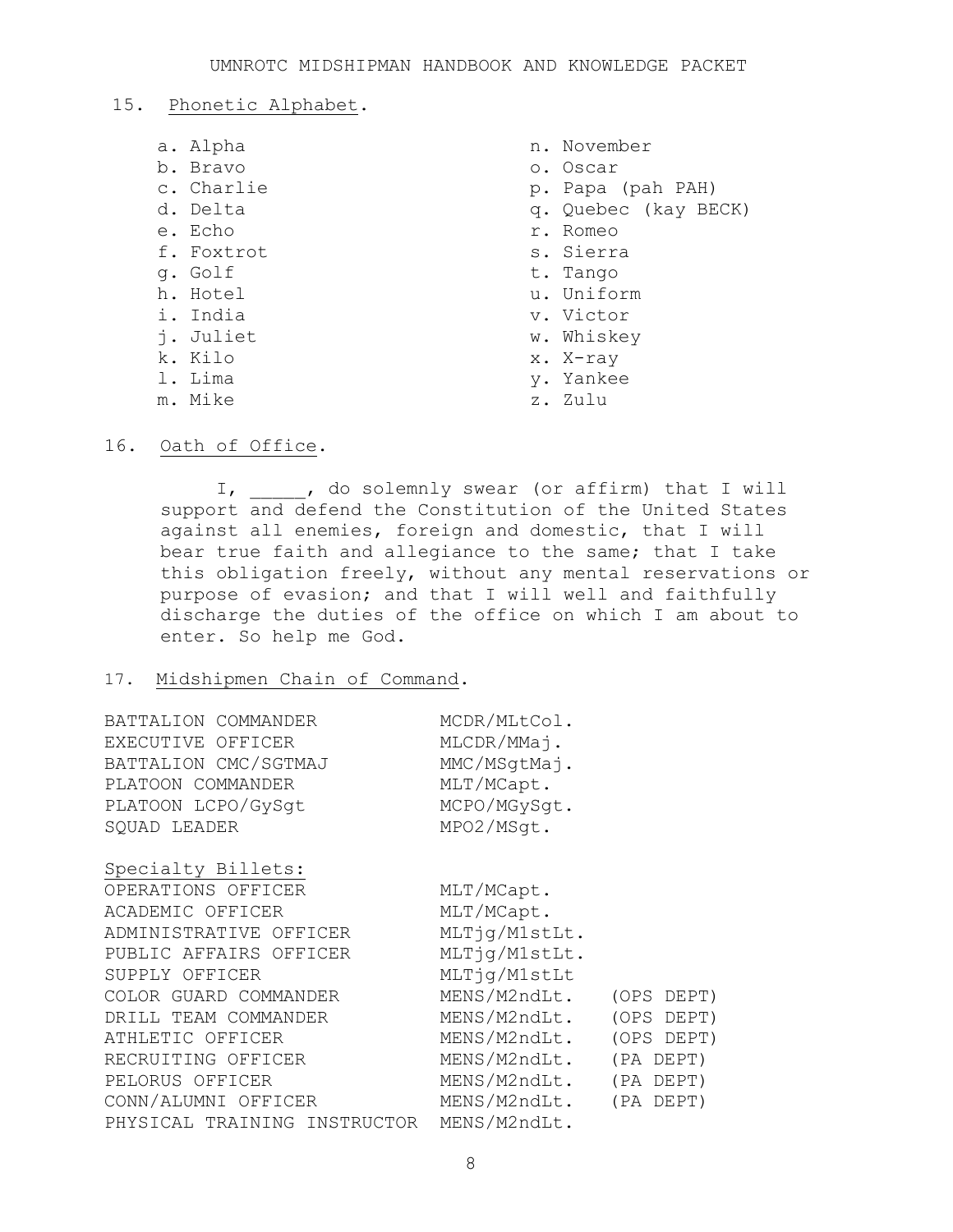# 18. United States Navy and Marine Corps Enlisted Ranks.

| Pay<br>Grade | Navy Rank                                                    | Navy Insignia | Marine Rank                               | Marine Insignia |
|--------------|--------------------------------------------------------------|---------------|-------------------------------------------|-----------------|
| $E-1$        | Seaman Recruit                                               | none          | Private                                   | none            |
| $E - 2$      | Seaman<br>Apprentice                                         |               | Private First Class                       |                 |
| $E-3$        | Seaman                                                       |               | Lance Corporal                            |                 |
| $E - 4$      | Petty Officer<br>Third Class                                 |               | Corporal                                  |                 |
| $E-5$        | Petty Officer<br>Second Class                                |               | Sergeant                                  |                 |
| $E-6$        | Petty Officer<br>First Class                                 |               | Staff Sergeant                            |                 |
| $E - 7$      | Chief Petty<br>Officer                                       |               | Gunnery Sergeant                          |                 |
| $E - 8$      | Senior Chief<br>Petty Officer<br>(Silver stars)              |               | Master Sergeant<br>First Sergeant         |                 |
| $E - 9$      | Master Chief<br>Petty Officer<br>(Silver stars)              |               | Master Gunnery Sergeant<br>Sergeant Major |                 |
| $E - 9$      | Command Master<br>Chief<br>(Silver stars)                    |               |                                           |                 |
| $E - 9$      | Master Chief<br>Petty Officer<br>of the Navy<br>(Gold stars) |               | Sergeant Major of the<br>Marine Corps     |                 |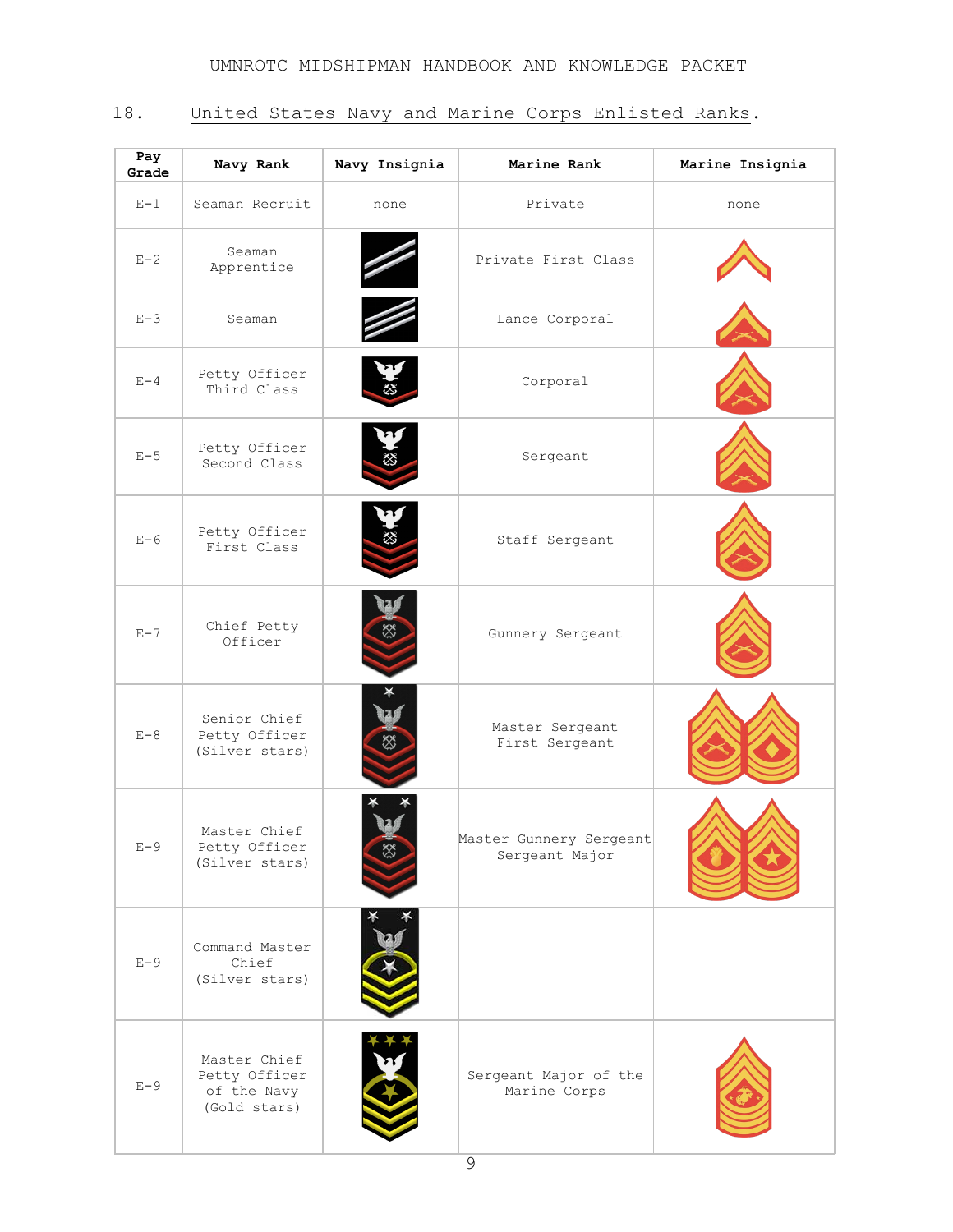# 19. United States Army and Air Force Enlisted Ranks.

| Pay<br>Grade | Army Rank                            | Navy Insignia | Air Force Rank                               | Marine Insignia |
|--------------|--------------------------------------|---------------|----------------------------------------------|-----------------|
| $E-1$        | Private                              | none          | Airman Basic                                 | none            |
| $E-2$        | Private                              |               | Airman                                       |                 |
| $E-3$        | Private First<br>Class               |               | Airman First Class                           |                 |
| $E - 4$      | Corporal<br>Specialist               |               | Senior Airman                                |                 |
| $E-5$        | Sergeant                             |               | Staff Sergeant                               |                 |
| $E-6$        | Staff Sergeant                       |               | Technical Sergeant                           |                 |
| $E - 7$      | Sergeant First<br>Class              |               | Master Sergeant<br>First Sergeant            |                 |
| $E - 8$      | Master<br>Sergeant<br>First Sergeant |               | Senior Master<br>Sergeant<br>First Sergeant  |                 |
| $E-9$        | Sergeant Major                       |               | Chief Master<br>Sergeant<br>First Sergeant   |                 |
| $E - 9$      | Sergeant Major<br>of the Army        |               | Chief Master<br>Sergeant of the Air<br>Force |                 |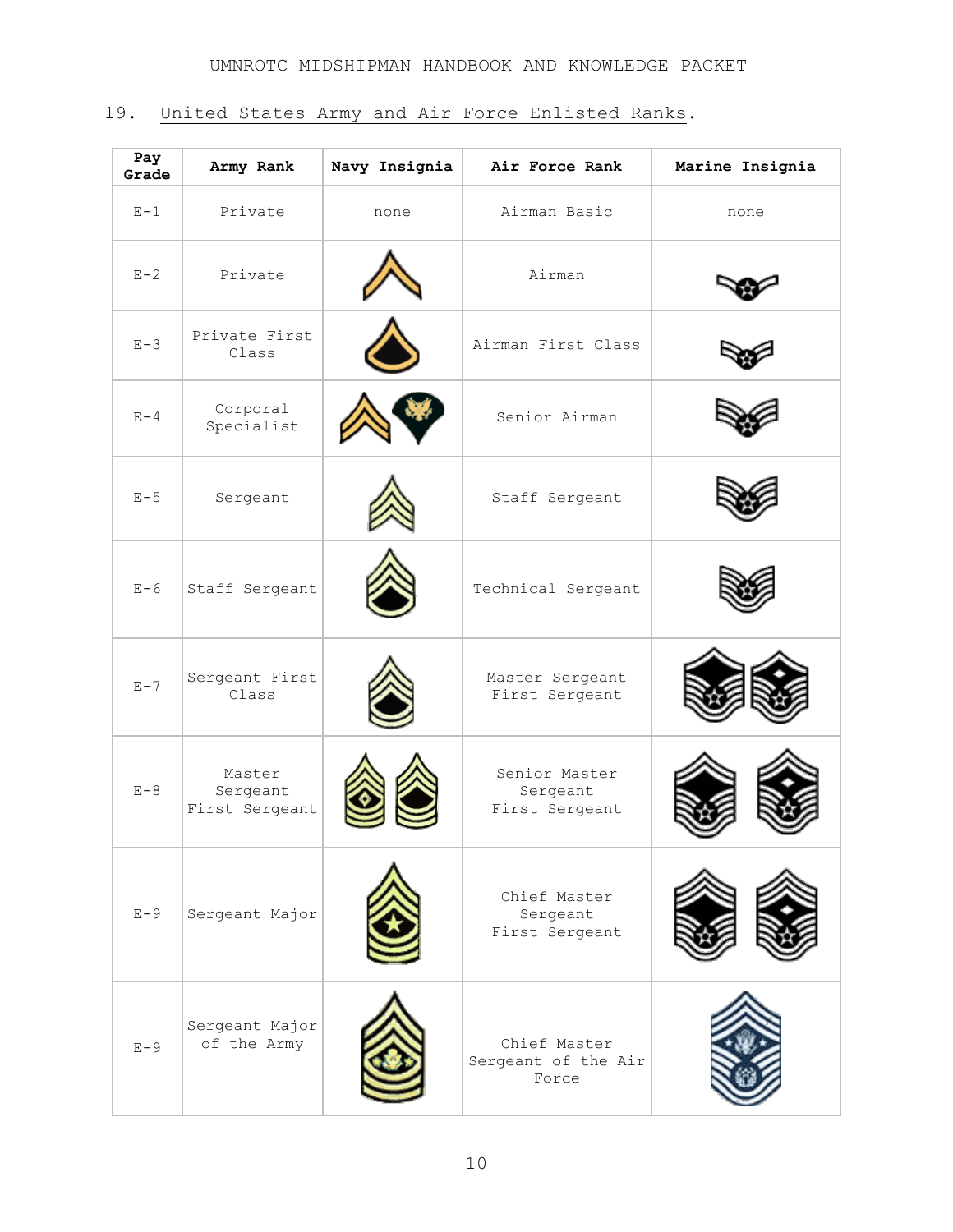# 20. United States Navy/Marine Corps/Army/Air Force Officer Ranks.

| Pay<br>Grade | Rank                                                 | Abbreviation | Collar | Shoulder | Sleeve            |
|--------------|------------------------------------------------------|--------------|--------|----------|-------------------|
| $O-1$        | Ensign/2 <sup>nd</sup> Lieutenant                    | ENS/2ndLt    |        |          |                   |
| $O - 2$      | Lieutenant<br>Junior Grade/1st<br>Lieutenant         | LTJG/1stLt   |        |          | ¥                 |
| $O - 3$      | Lieutenant/Captain                                   | LT/Capt      |        |          | ¥                 |
| $O - 4$      | Lieutenant<br>Commander/Major                        | LCDR/Maj     |        |          | $\frac{*}{\cdot}$ |
| $O - 5$      | Commander/Lieutenant<br>Colonel                      | CDR/LtCol    |        |          |                   |
| $O - 6$      | Captain/Colonel                                      | CAPT/Col     |        |          |                   |
| $O-7$        | Rear Admiral<br>(lower<br>half)/Brigadier<br>General | RDML/BGen    |        |          |                   |
| $O - 8$      | Rear Admiral<br>(upper half) / Major<br>General      | RADM/MajGen  |        |          |                   |
| $O - 9$      | Vice<br>Admiral/Lieutenant<br>General                | VADM/LtGen   |        |          |                   |
| $O - 10$     | Admiral/General                                      | ADM/Gen      |        |          |                   |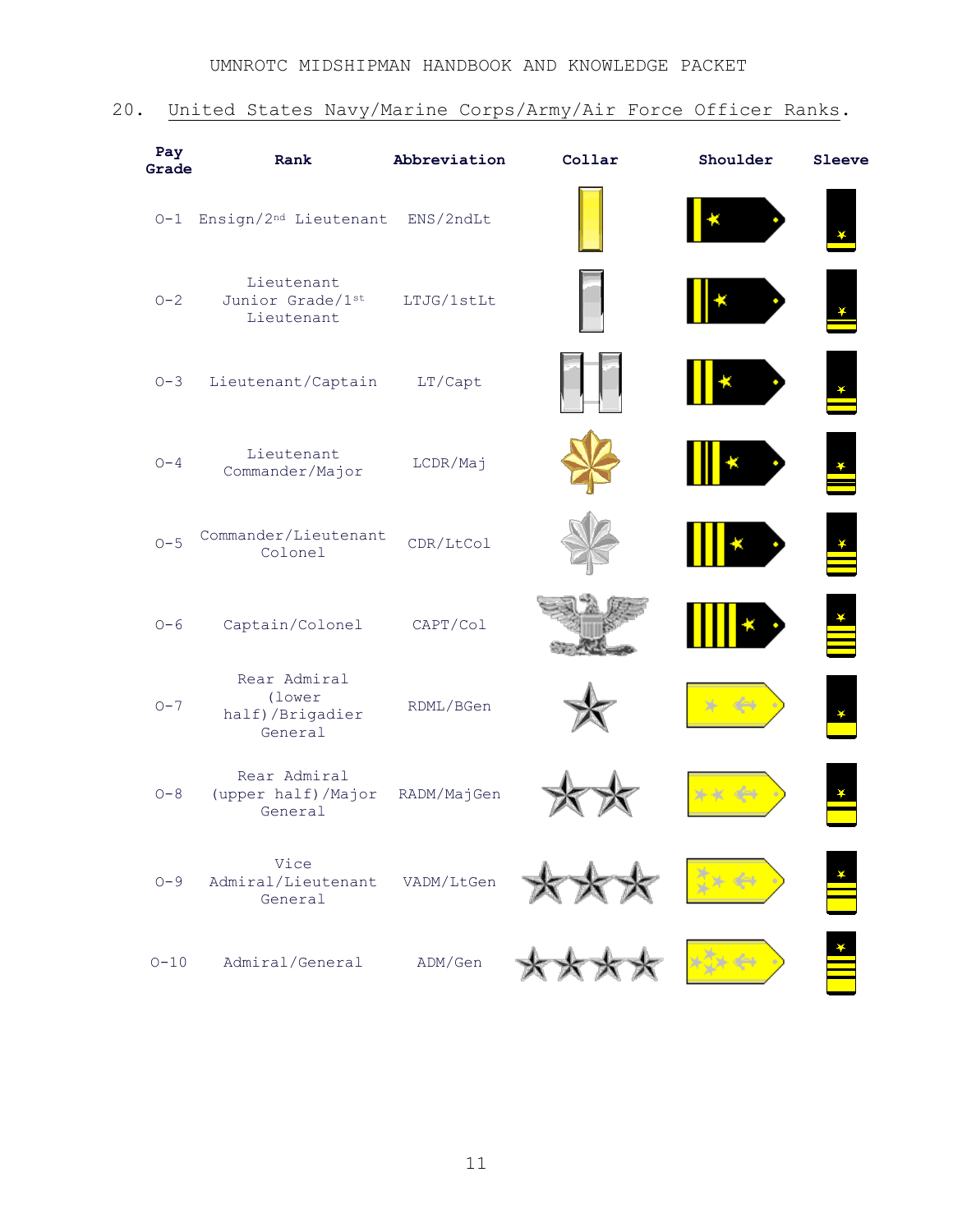# 21. United States Navy Warrant Officer Ranks.

| Pay Grade | Rank                        | Abbreviation Collar | Shoulder | Sleeve          |
|-----------|-----------------------------|---------------------|----------|-----------------|
| $W-1$     | Warrant<br>Officer          | WO1                 |          | $\infty$<br>. . |
| $W-2$     | Chief<br>Warrant<br>Officer | CWO <sub>2</sub>    |          | $\frac{8}{1}$   |
| $W-3$     | Chief<br>Warrant<br>Officer | CWO3                |          | 8               |
| $W-4$     | Chief<br>Warrant<br>Officer | CWO4                |          | ×               |
| $W-5*$    | Chief<br>Warrant<br>Officer | CWO <sub>5</sub>    |          | 8               |

# 22. United States Marine Corps Warrant Officer Ranks.

| Pay Grade | Rank                        | Abbreviation     | Collar |
|-----------|-----------------------------|------------------|--------|
| $W-1$     | Warrant<br>Officer          | WO1              |        |
| $W-2$     | Chief<br>Warrant<br>Officer | CWO <sub>2</sub> |        |
| $W-3$     | Chief<br>Warrant<br>Officer | CWO3             |        |
| $W - 4$   | Chief<br>Warrant<br>Officer | CWO4             |        |
| $W-5$     | Chief<br>Warrant<br>Officer | CWO <sub>5</sub> |        |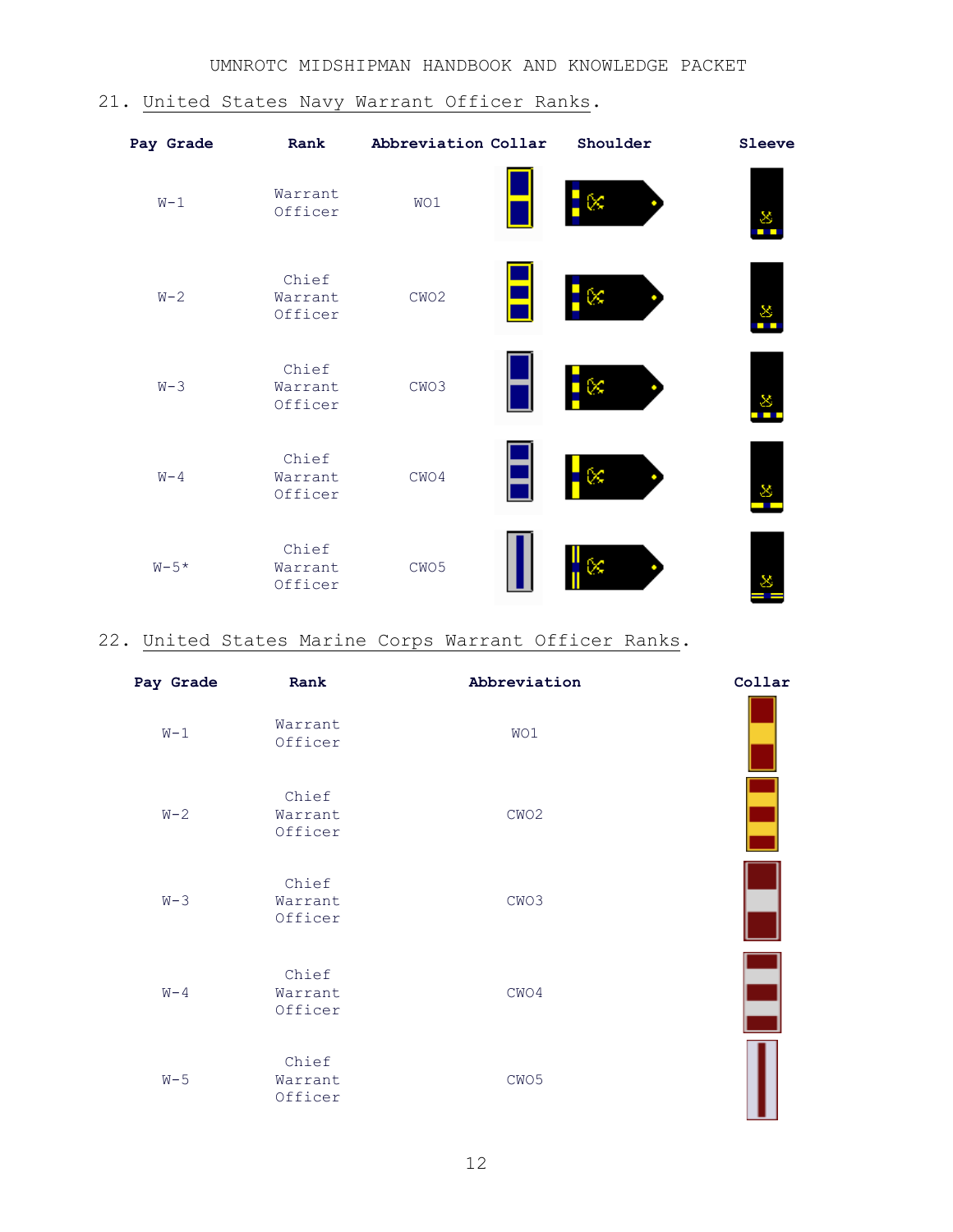# 23. United States Army Warrant Officer Ranks.

| Pay Grade | Rank                        | Abbreviation     | Collar |
|-----------|-----------------------------|------------------|--------|
| $W-1$     | Warrant<br>Officer          | WO1              |        |
| $W-2$     | Chief<br>Warrant<br>Officer | CWO <sub>2</sub> |        |
| $W-3$     | Chief<br>Warrant<br>Officer | CWO3             |        |
| $W-4$     | Chief<br>Warrant<br>Officer | CWO4             |        |
| $W-5$     | Chief<br>Warrant<br>Officer | CWO <sub>5</sub> |        |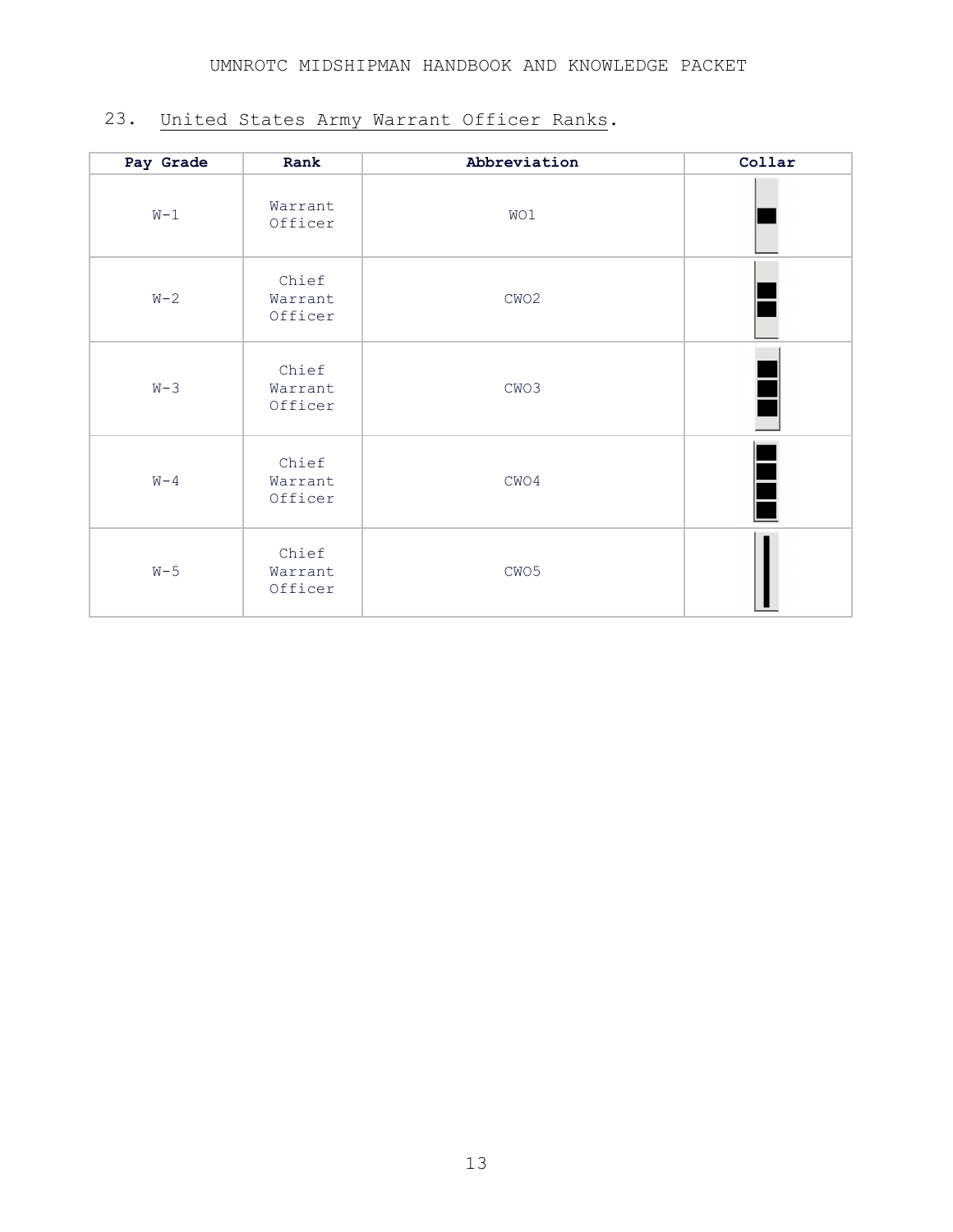# 24. Midshipman Class and Billet Ranks.

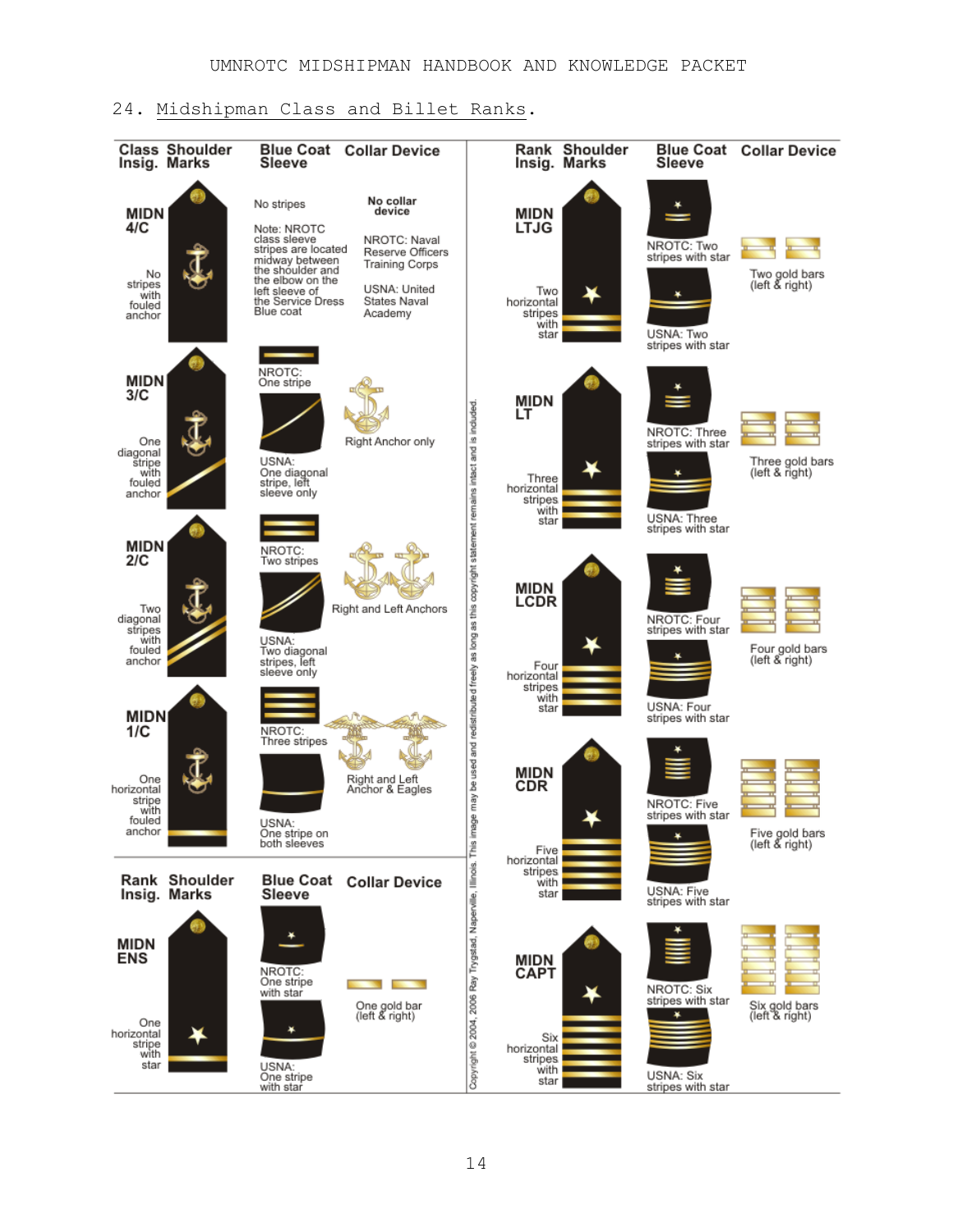25.

## Anchors Aweigh.

Stand Navy out to sea Fight our battle cry; We'll never change our course So vicious foes steer shy-y-y-y Roll out the T. N. T. Anchors Aweigh Sail on to victory And sink their bones to Davy Jones, hooray!

Anchors Aweigh my boys Anchors Aweigh Farewell to college joys (or "Farewell to foreign shores") We sail at break of day-ay-ay-ay Through our last night ashore Drink to the foam Until we meet once more Here's wishing you a happy voyage home!

> Blue of the Mighty Deep Gold of God's great sun Let these our colors be Till all of time be done, done, done, done On seven seas we learn Navy's stern call Faith, Courage, Service True With Honor Over, Honor Over All.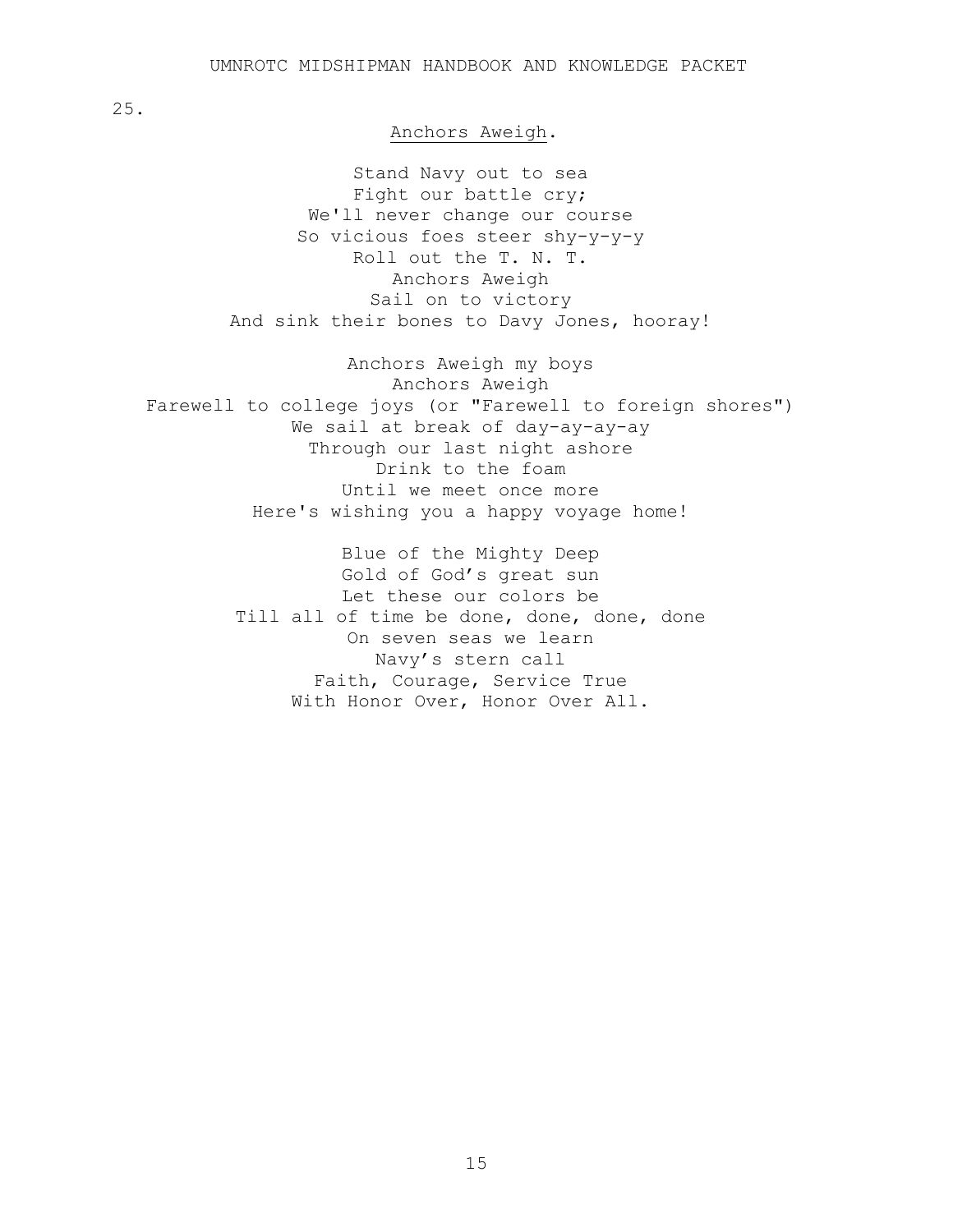# 26. Marines' Hymn.

From the Halls of Montezuma To the Shores of Tripoli; We fight our country's battles In the air, on land and sea; First to fight for right and freedom And to keep our honor clean; We are proud to claim the title of United States Marine.

Our flag's unfurled to every breeze From dawn to setting sun; We have fought in ev'ry clime and place Where we could take a gun; In the snow of far-off Northern lands And in sunny tropic scenes; You will find us always on the job-- The United States Marines.

Here's health to you and to our Corps Which we are proud to serve In many a strife we've fought for life And never lost our nerve; If the Army and the Navy Ever look on Heaven's scenes; They will find the streets are guarded By United States Marines.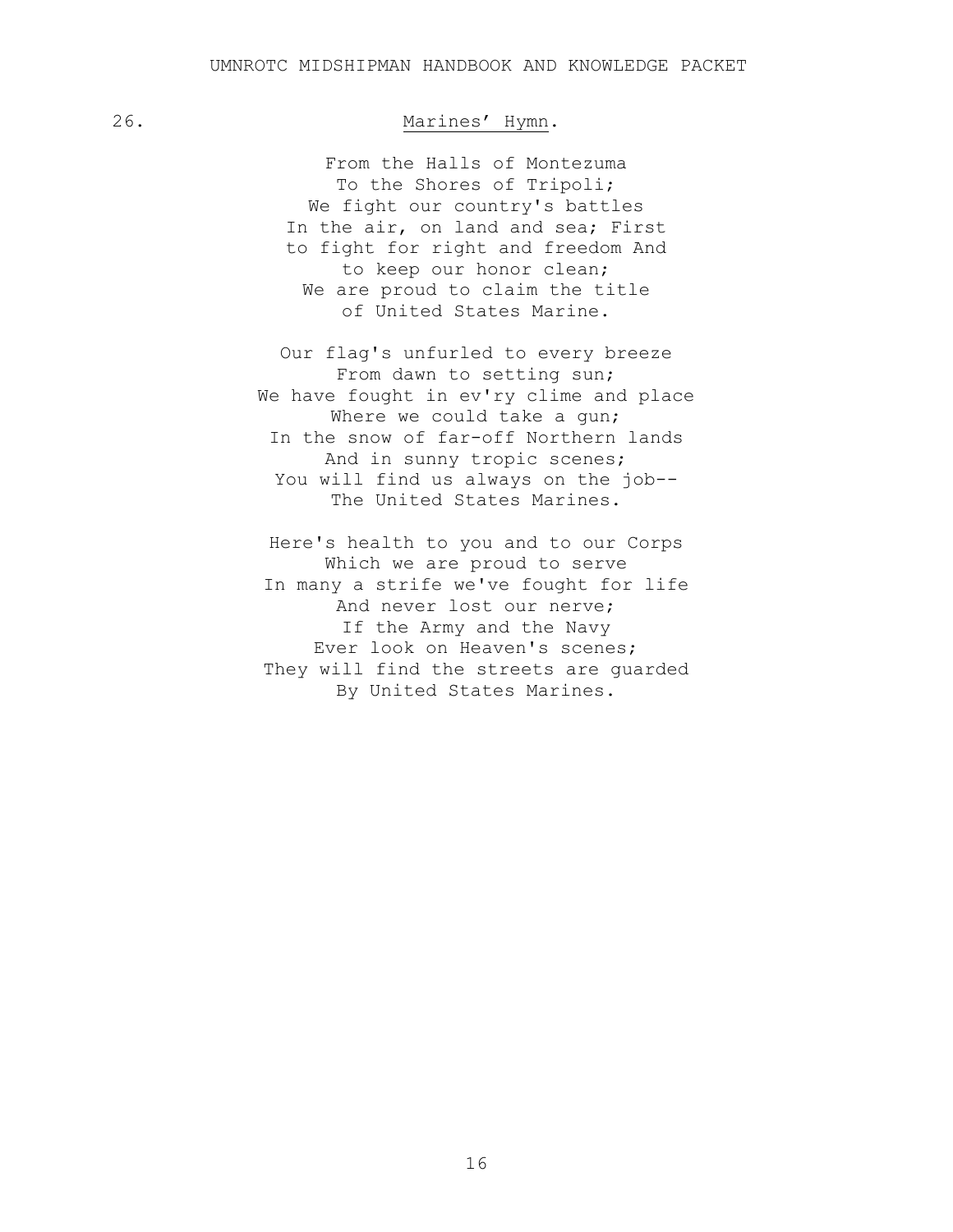# **SECTION TWO**

## 27. Midshipmen Uniform Regulations.

a. Navy Working Uniform

Collar devices. Center insignia one inch from the front and lower edges of the collar and position it with the vertical axis of the insignia along an imaginary line bisecting the angle of the collar point. Bitter end of the fouled anchor chain points outboard. Fourth class do not wear collar devices; third class wear Navy anchor on right collar only; second class wear Navy anchor on both collars; first class wear Navy eagle and anchor on both collars. Midshipman Officer billet insignia are positioned identically to class insignia.

b. Marine Corps Combat Utility Uniform

Collar devices. The Eagle, Globe, and Anchor insignia is worn centered, one inch from the front edge of the collar, with the wings of the eagle parallel to the deck. Officer insignia is worn in the same manner, with vertical axis of the bars parallel to the deck. Fourth class do not wear collar insignia; third class wear insignia on right collar only; second and first class wear collar insignia on both sides.

c. Service Khakis

Collar devices. Center insignia one inch from the front and lower edges of the collar and position it with the vertical axis of the insignia along an imaginary line bisecting the angle of the collar point. Bitter end of the fouled anchor chain points outboard. For Navy options, fourth class do not wear collar devices; third class wear Navy anchor on right collar only; second class wear Navy anchor on both collars; first class wear Navy eagle and anchor on both collars. Midshipman Officer billet insignia are positioned identically to class insignia. For Marine Options, the Eagle, Globe, and Anchor insignia is worn centered, one inch from the front edge of the collar, with the wings of the eagle parallel to the deck. Officer insignia is worn in the same manner, with vertical axis of the bars parallel to the deck. For Marine options, fourth class do not wear collar insignia; third class wear insignia on right collar only; second and first class wear collar insignia on both sides.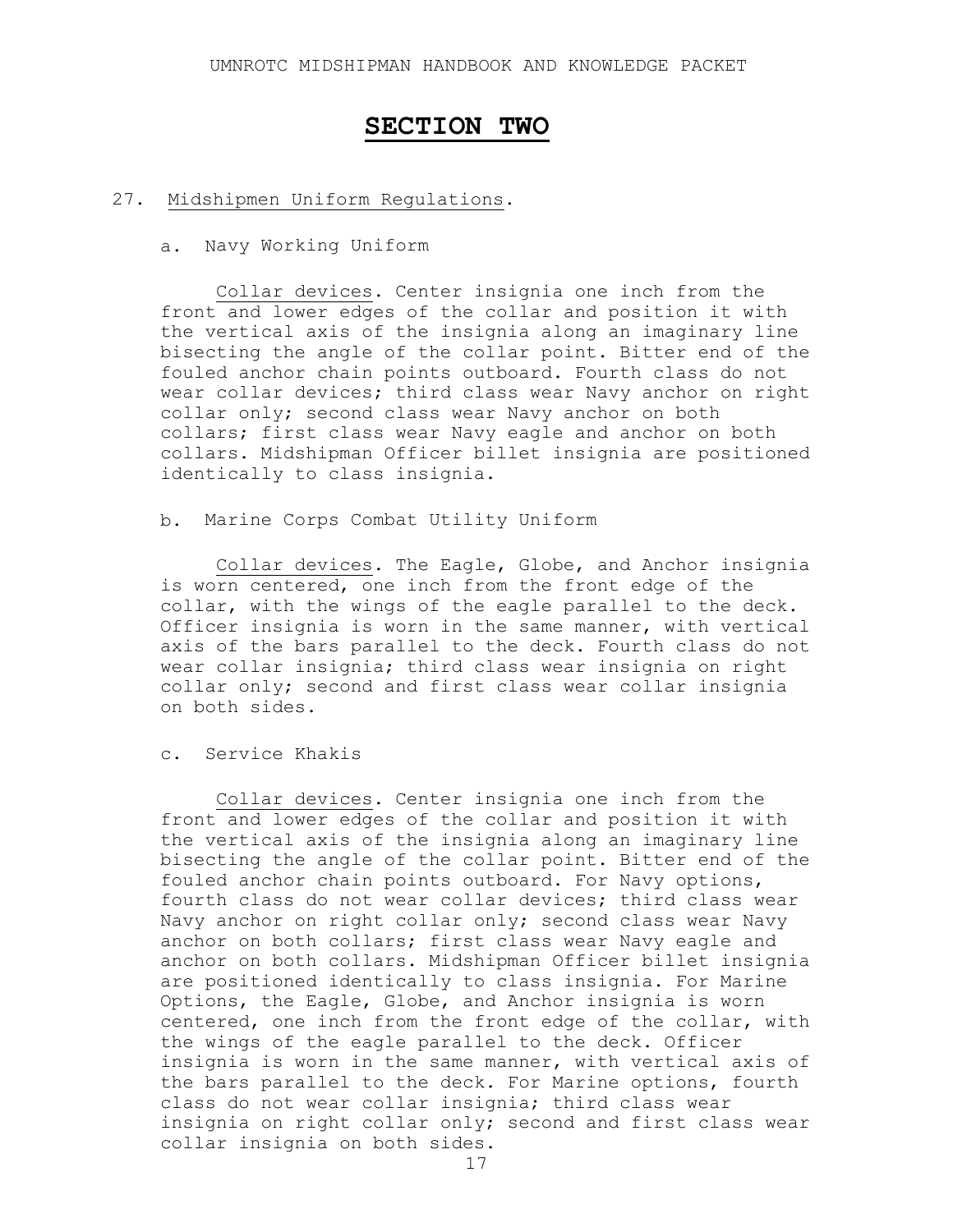Nametag Placement. Worn centered above right breast pocket. 0.25" gap between top of pocket and bottom of nametag for Navy Options, 0.125" gap for Marine Options.

Ribbon Placement. Worn centered above left breast pocket. 0.25" gap between top of pocket and bottom of ribbons for Navy Options, 0.125" gap for Marine Options.

Cover Insignia Placement. The insignia is attached to the left side of the garrison cap, shank perpendicular to the ground, 2" from the front edge. For males it is 1 1⁄2" from the bottom edge of the cover to the center of the insignia. For females it is centered between the top and bottom edges of the cap apron. The Navy device is the 1" fouled anchor; the Marine device is the small USMC cap insignia.



## d. Service Dress Blues

Collar devices. For Navy Options, large anchor devices are centered above the notch in the collar with the shank parallel to the collar seam. It shall be pinned on each collar tip of the coat so that the crown of the anchor is  $1/2$ " above the notch of the lapel (males), 1" from the bottom and midway between the two sides (female), and the shank is parallel to and approximately 3/4" from the outer edge of the collar. The lower end of the stock shall be outboard and the stock shall be approximately horizontal. For Marine Options, large Eagle, Globe, and Anchor devices are worn in the same place as Navy Option anchors; the eagle's wings are parallel to the deck.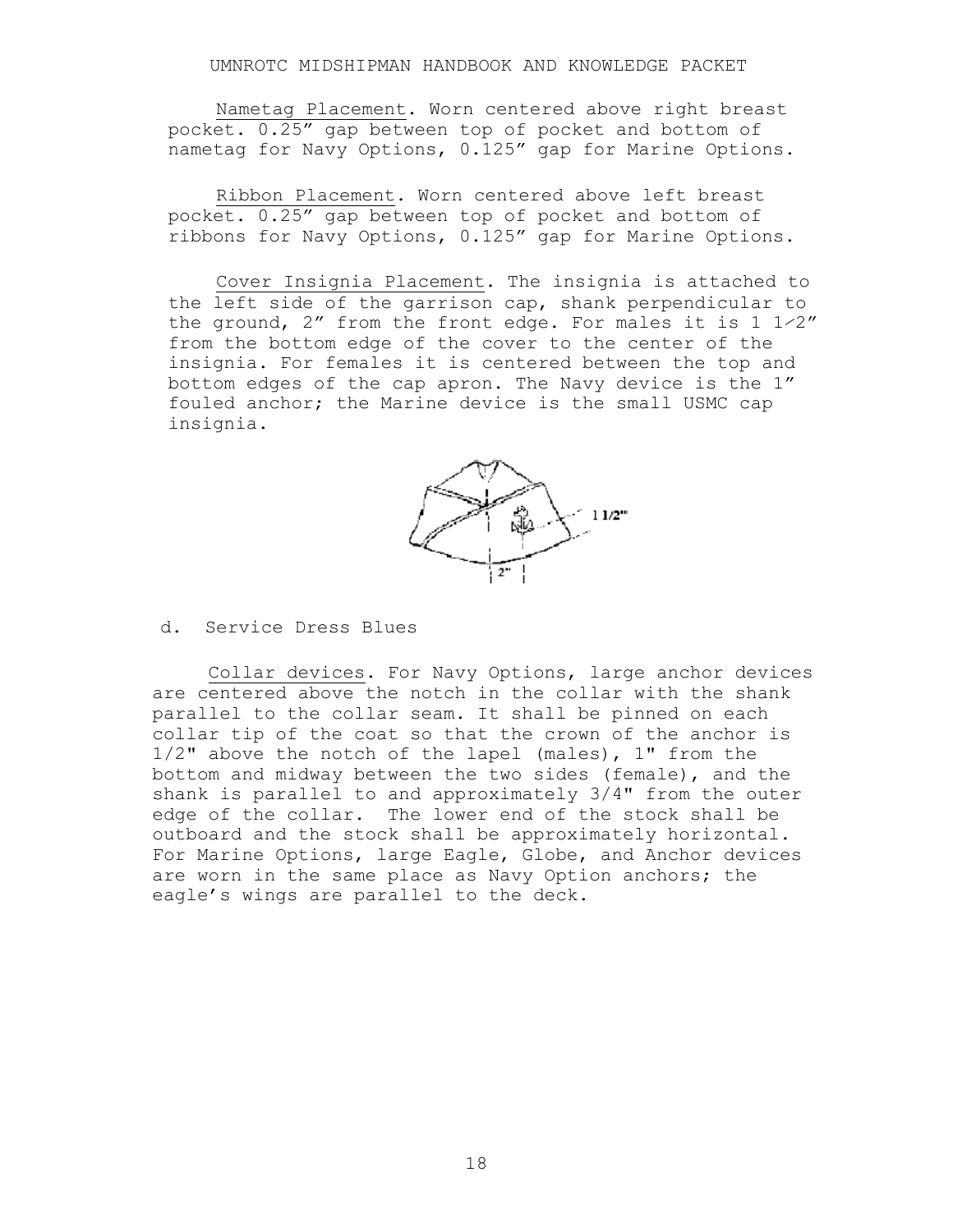

Nametag Placement. Worn centered above where right breast pocket would be, if it were to mirror left breast pocket. 0.25" gap between top of pocket and bottom of nametag for Navy Options, 0.125" gap for Marine Options.

Ribbon Placement. Worn centered above left breast pocket. 0.25" gap between top of pocket and bottom of ribbons for Navy Options, 0.125" gap for Marine Options.

Shoulder Boards. Bitter ends of anchor insignia point aft. For Marine Options, shoulder boards are worn such that eagle's wings are parallel to shoulder seam. Fourth class have no gold stripes; third class have one diagonal stripe; second class have two diagonal stripes; first class have one horizontal stripe.

Class sleeve insignia. Horizontal gold stripes, sewn on the left sleeve midway between the elbow and the shoulder, are worn on the Service Dress Blue Uniform. First class wear three; second class, two; third class, one; fourth class, none. Stripes are made of gold nylon braid 1-1/2 inches long and 1/8 inch wide with 1⁄4 inch spacing.

Officer Insignia. Worn on both sleeves of the Service Dress Blue Coat centered on the outside of the sleeve 2" above and parallel to the edge of the cuff. The gold star is centered above the stripes with one ray pointing down and the point 3⁄4" above the uppermost stripe.

Enlisted Insignia. Worn on the outside right sleeve of the Service Dress Blue Coat halfway between the elbow and the shoulder.

Cover. Black elastic band is to be pulled parallel and flush with white border; anchor screws on sides of cover are to be rotated such that eagles are vertically aligned.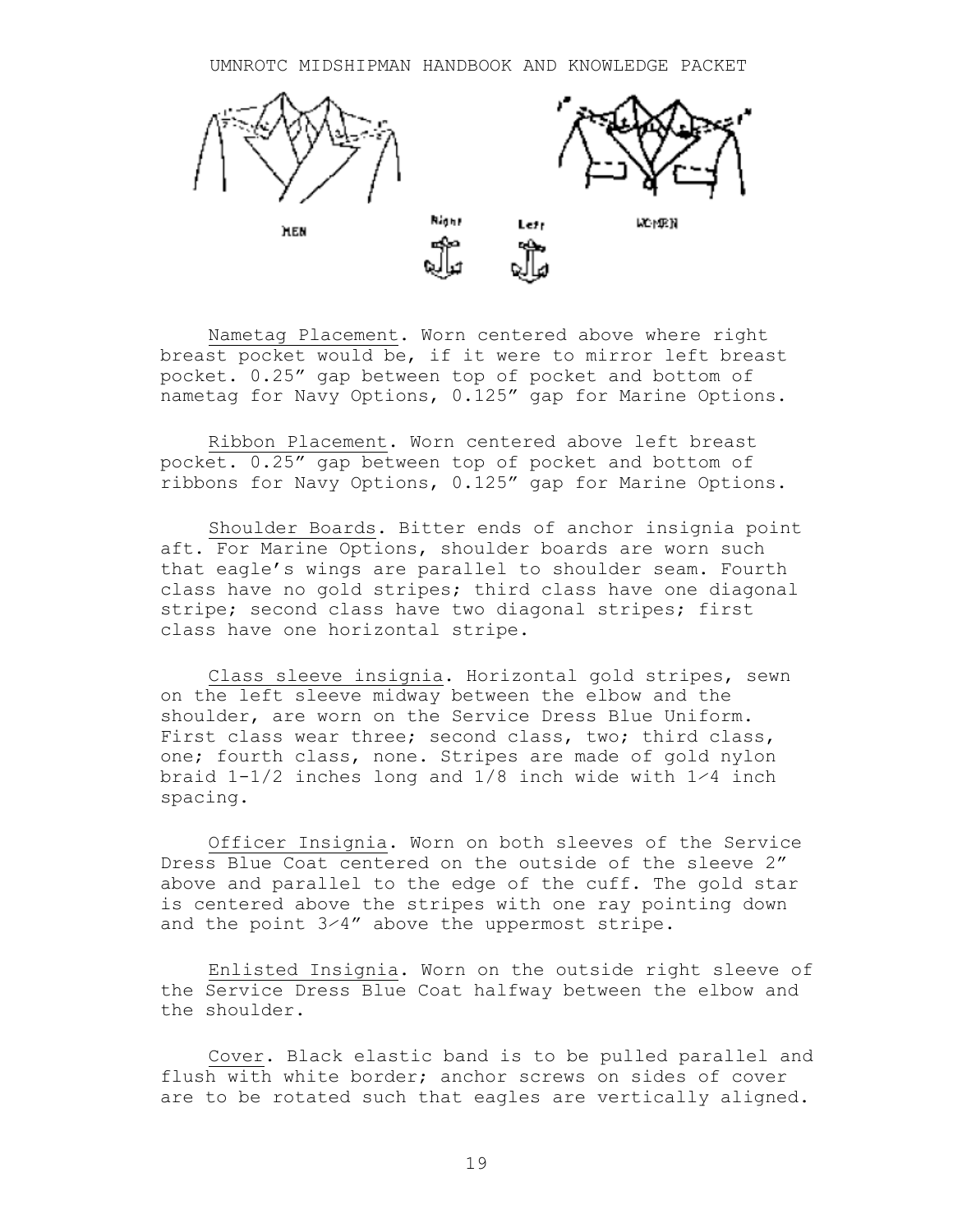UMNROTC MIDSHIPMAN HANDBOOK AND KNOWLEDGE PACKET e. Service Dress Whites

Shoulder Boards. Bitter ends of anchor insignia point aft. For Marine Options, shoulder boards are worn such that eagle's wings are parallel to shoulder seam. Fourth class have no gold stripes; third class have one diagonal stripe; second class have two diagonal stripes; first class have one horizontal stripe.

Nametag Placement. Nametag not worn with Service Dress Whites.

Ribbon Placement. Ribbons not worn with Service Dress Whites.

Cover. Black elastic band is to be pulled parallel and flush with white border; anchor screws on sides of cover are to be rotated such that eagles are vertically aligned.

f. Summer Whites

Shoulder Boards. Bitter ends of anchor insignia point aft. For Marine Options, shoulder boards are worn such that eagle's wings are parallel to shoulder seam. Fourth class have no gold stripes; third class have one diagonal stripe; second class have two diagonal stripes; first class have one horizontal stripe.

Nametag Placement. Worn centered above right breast pocket. 0.25" gap between top of pocket and bottom of nametag for Navy Options, 0.125" gap for Marine Options.

Ribbon Placement. Worn centered above left breast pocket. 0.25" gap between top of pocket and bottom of ribbons for Navy Options, 0.125" gap for Marine Options.

Cover. Black elastic band is to be pulled parallel and flush with white border; anchor screws on sides of cover are to be rotated such that eagles are vertically aligned.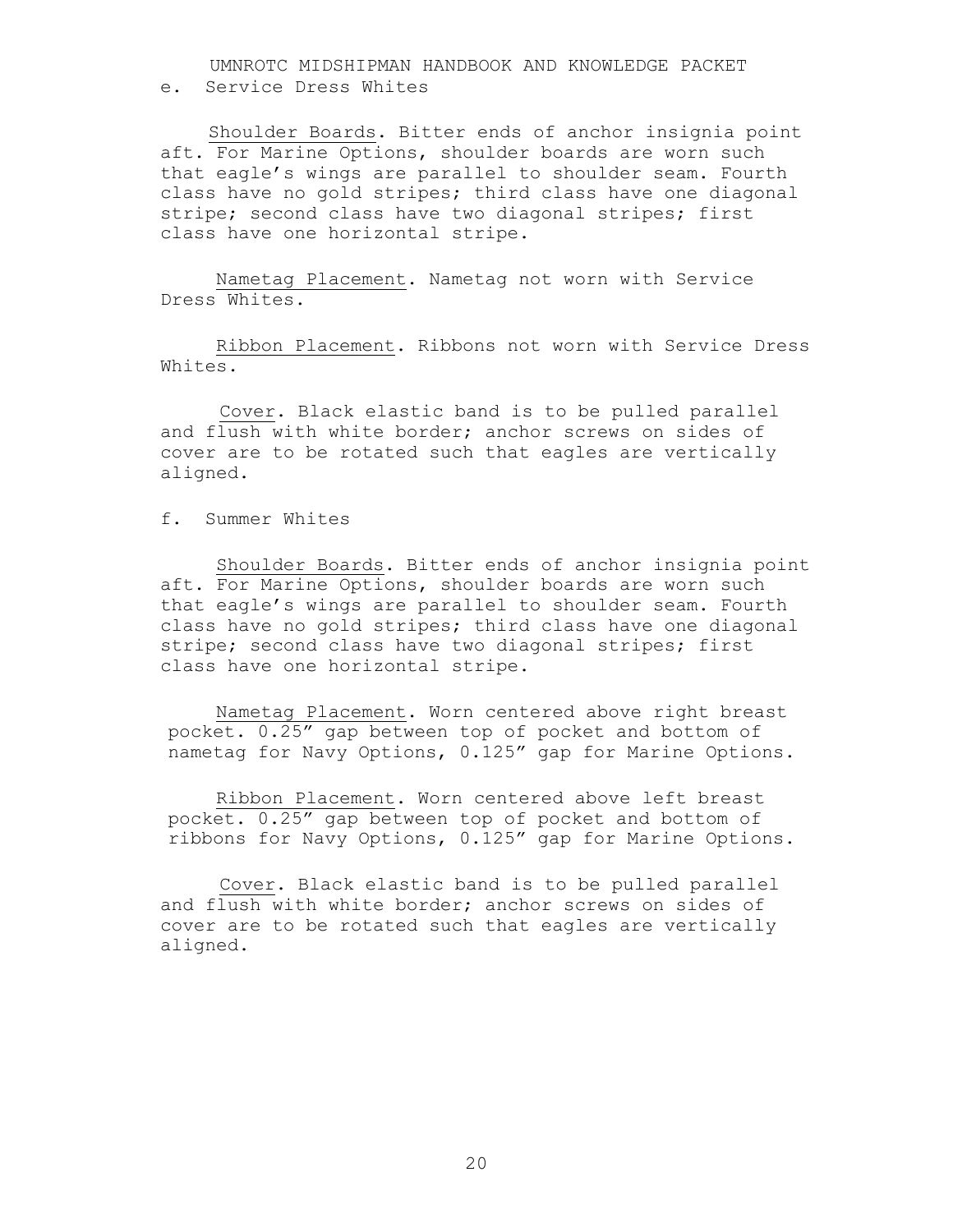# **Amplifying Guidance and Instructions:**

1. Communication. Midshipmen are responsible for ALL methods used to communicate within the Battalion and among the staff. This includes, but are not limited to, email, which shall be read at least three times daily, land line and/or cellular telephone calls, Battalion formations, as scheduled by the Battalion Commander and/or the active duty staff, Class Advisor meetings, bulletin boards within the unit, published notices, and policy statements and guidance.

Midshipmen must immediately report any and all significant or incapacitating injuries or illness to their Class Advisor and the AMOI. Incapacitating injury or illness is one that precludes attendance at class, drill, or prescribed Battalion activities (including PT). All Midshipmen shall attend functions if safe to do so but may be excused by the cognizant Unit staff member as appropriate.

2. Academics. Members of the Battalion shall take a minimum of 12 credit hours per semester during the fall and winter terms, not including Naval Science courses. OCs and MECEPs shall take a minimum of 6 semester hours during the Spring/Summer terms.

# **Class Attendance is mandatory for all registered classes.**

The average course load for a semester is between 15 and 18 credit hours, including Naval Science (NS) classes. A course load of fewer than 15 credits or greater than 18 credits must be approved by the student's Class Advisor. A course load of less than 12 credits or greater than 20 credits in a semester requires Commanding Officer approval via Class Advisor.

Any student desiring to switch majors must have the Commanding Officer's approval prior to switching with the University.

For all NROTC required courses, the student must earn a "C-" or better to receive credit. Failure to meet this requirement may result in the student retaking the class at his/her own expense – including all tuition and fees necessary for completion of the NROTC requirement.

21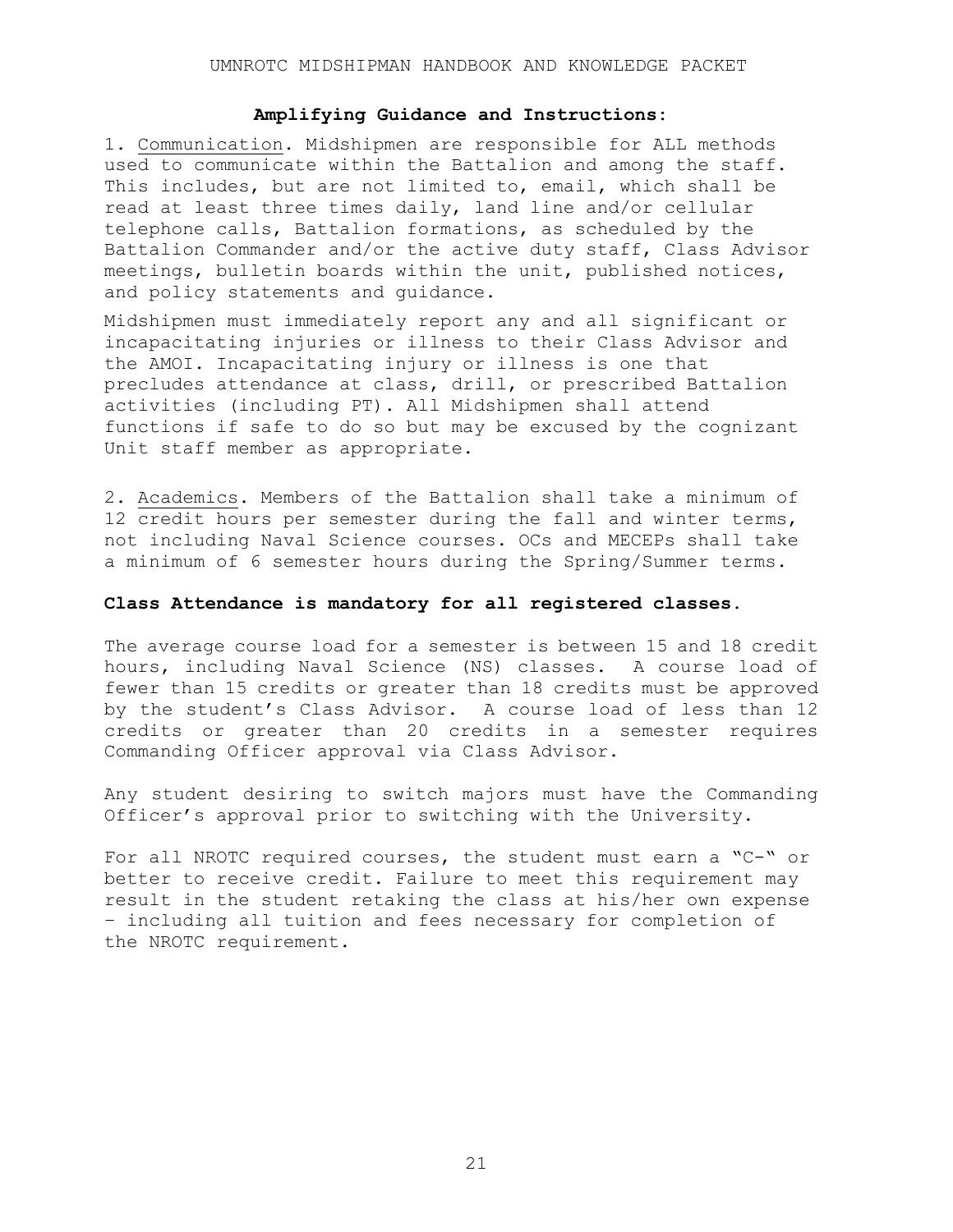Midshipmen unable to maintain a 3.0 GPA, or are an entering 4/C Midshipman, shall adhere to the requirements below:

Battalion Academic Study Hours Requirements:

- 10 hours per week for a GPA below 2.79

- 5 hours per week for a GPA between 2.80 and 2.89
- 3 hours per week for a GPA between 2.90 and 2.99
- No required study hours for a GPA above 3.0
- 3 hours per week for **ALL** incoming 4/C Midshipmen during Fall Semester

3. Navy Option Scholarship Students. These students are required to complete course sequences in calculus and physics equivalent to at least six semester hours in each area.

a. Calculus. The calculus sequence shall include material through differential and integral calculus of one real variable.

b. Physics. The physics sequence shall be calculus-based and cover the traditional topics of mechanics, electricity, magnetism, sound, optics, heat, and other related subject matter. Students shall include appropriate laboratory classes in completing the physics requirement.

c. Students who complete calculus and physics courses at institutions other than the host institution must ensure credits with a letter grade are transferable before use for the Navy

d. Students shall complete calculus by the end of the second year of Naval Science (normally the sophomore year) and physics by the end of the third year of Naval Science (normally the junior year). PNS shall place students not completing this requirement or failing to schedule these courses to ensure<br>timely completion on academic LOA pending completion. In timely completion on academic LOA pending completion. certain instances, NSTC OD3 may grant a time-of-completion waiver.

e. Students who have taken calculus or calculus-based physics for college credit in high school, which the college has validated, must complete one additional three semester-hour (or equivalent) college course in each of those areas to satisfy this requirement.

# 4. Navy College Program Students.

a. Basic Course. The NROTC College Program is offered to college students who wish to serve their country as commissioned officers, but who have not been awarded any form of an NROTC scholarship. College Program students are selected from those who have applied for enrollment at the NROTC unit and sign a contract in which they agree to complete certain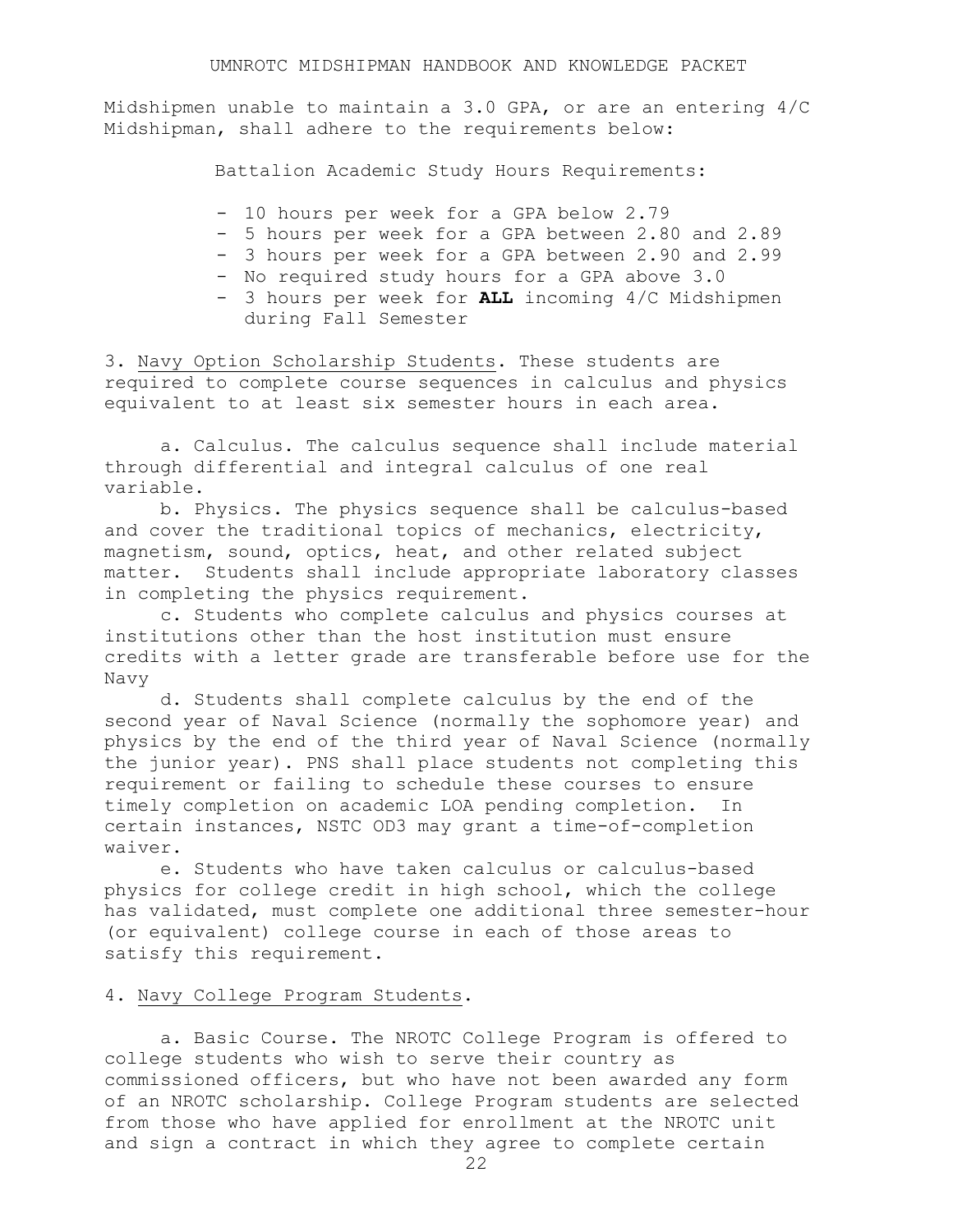Naval Science courses and one summer training period (if selected for Advanced Standing). The Basic Course of the College Program is designed for those students with at least three years of college coursework remaining. While in the Basic Course, students have the status of civilians.

b. Advanced Course. NROTC College Program students are considered to be in Advanced Standing if they are selected by NSTC OD2 or Marine Corps Recruiting Command (MCRC) for Advanced Standing, accepted in the Advanced Course by the PNS, found physically qualified by Depart of Defense Medical Review Board (DoDMERB) and attend the third year of the Naval Science course. NROTC College Program Advanced Standing includes the third and fourth year of Naval Science classes and First Class (1/C) summer training. Every student selected for the Advanced Course must enlist in the Naval or Marine Corps Reserve prior to commencing the Advanced Course. In return for enlistment and acceptance into the Advanced Course, the Navy will provide each Advanced Standing student uniforms, Naval Science textbooks, and a subsistence allowance for a maximum of 20 months. The NROTC College Program student, upon graduation and completion of Naval Science requirements, will be commissioned as an ensign in the Navy or as a second lieutenant in the Marine Corps.

# 5. Other NROTC-Specified Academic Requirements.

a. American History/National Security Policy Courses. These courses shall focus on U.S. military history, world military history, U.S. National Security policy, or combinations of these topics. The PNS shall approve these courses.

b. World Culture and Regional Studies Courses. These courses must have an emphasis on Third World, Far East, and/or Southwest Asia. This academic requirement is designed to expand our future officer corps" awareness, knowledge, and sensitivity to world cultures and peoples. The PNS shall approve these courses.

c. English Courses. These courses, which total six semester-hours or equivalent, must concentrate on the areas of grammar and composition and require significant student writings. The PNS shall approve these courses.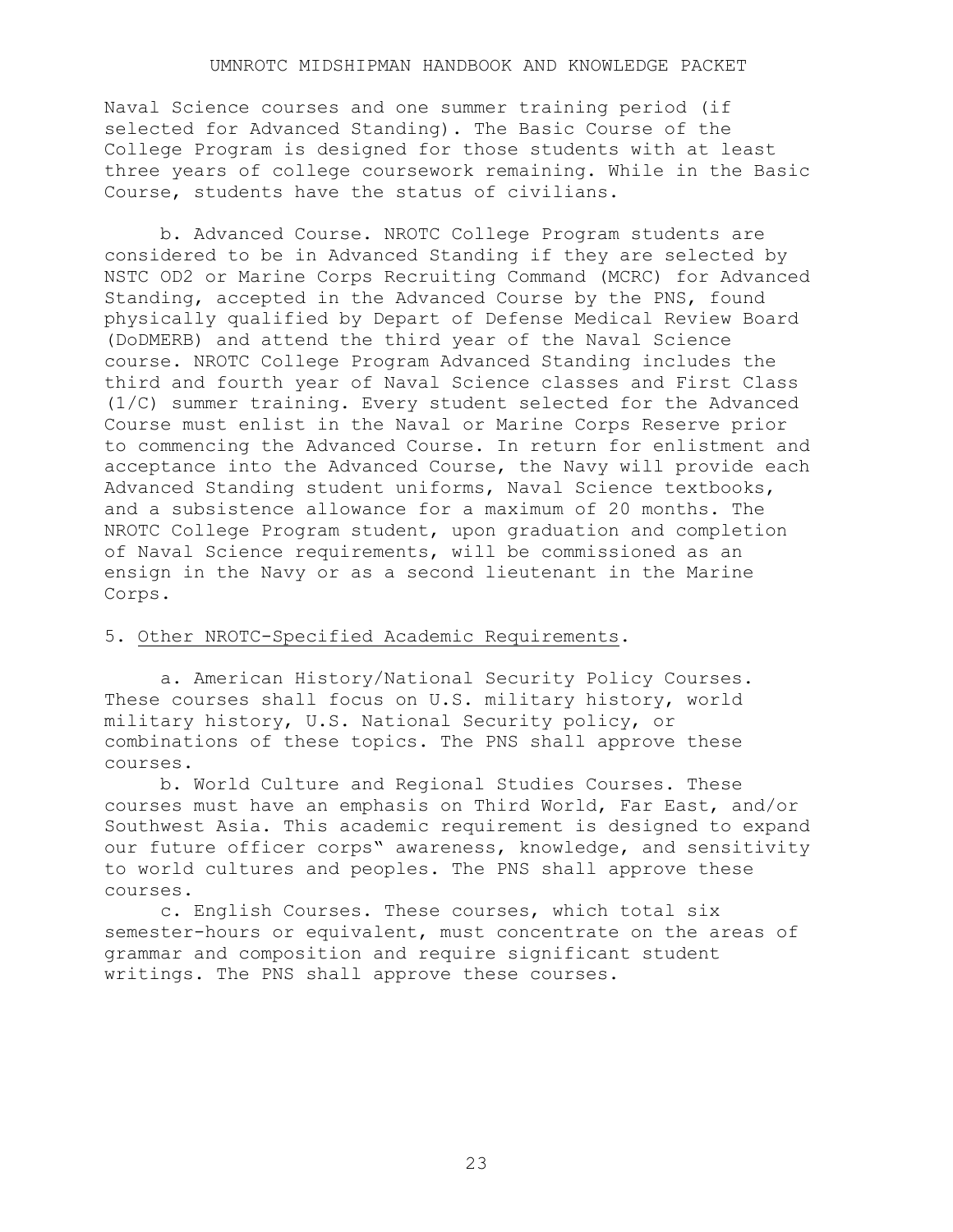| Courses                                                  | Completed<br>by end of<br>year: | Minimum<br>Semester<br>Hours | <b>USN</b>   | <b>USMC</b>  | USN CP       | USMC CP      | Nurse        | $STA-$<br>21 |
|----------------------------------------------------------|---------------------------------|------------------------------|--------------|--------------|--------------|--------------|--------------|--------------|
| Calculus                                                 | Sophomore                       | 6                            | $\mathbb{R}$ | Α            | Α            | Α            | $\mathbf N$  | .P           |
| Physics<br>With Lab                                      | Junior                          | 6                            | $\mathbb{R}$ | Α            | $\mathbb{A}$ | Α            | $\mathbf{N}$ | $\mathbf{P}$ |
| College<br>Algebra or<br>Advanced<br>Trigonometry        | Junior                          |                              | $ -$         |              | $\mathbb{R}$ | Α            | N            | $\mathbf{P}$ |
| Physical<br>Science                                      | Senior                          | 6                            | $ -$         |              | $\mathbb{R}$ | Α            | N            | $\mathsf{P}$ |
| American<br>History or<br>National<br>Security<br>Policy | Senior                          | 3                            | $\mathbb{R}$ | $\mathbb{R}$ | $\mathbb{R}$ | $\mathbb{R}$ | N            | $\mathbf{P}$ |
| World<br>Culture<br>and Regional<br>Studies              | Senior                          | $\overline{3}$               | $\mathbb{R}$ | Α            | $\mathbb{R}$ | Α            | $\mathbb{R}$ | $\mathsf{P}$ |
| English                                                  | Sophomore                       | 6                            | $\mathbb{R}$ | $\mathbb{R}$ | $\mathbb R$  | $\mathbb R$  | $\mathbb{R}$ | $\mathbb{R}$ |

Table 4-1: Specified Courses

 $R = Required$ 

A = Advised to ease change to USN scholarship status

 $N = Not required by Navy$ 

P = Per program authorizations

6. Fraternization. No 1/C, 2/C, or 3/C Midshipman shall date a 4/C Midshipman. Active duty personnel (including MECEPS, MCPs and OCs) are prohibited from dating any Midshipman.

# 7. Sexual Assault Prevention and Response.

Restricted report:

- DoD's Restricted (Confidential) Reporting Policy permits adult victims of sexual assault to report the crime to specified individuals (SARC, SAPR VA, or healthcare personnel) who can then ensure the victim receives healthcare (medical and mental health), advocacy services (from a SARC or SAPR VA), and legal advice (from a Special Victims' Counsel) without notifying command or law enforcement officials. For purposes of public safety and command responsibility, the SARC will notify the installation commander that "an assault" has occurred and provide very limited details that do NOT include the identity of the victim.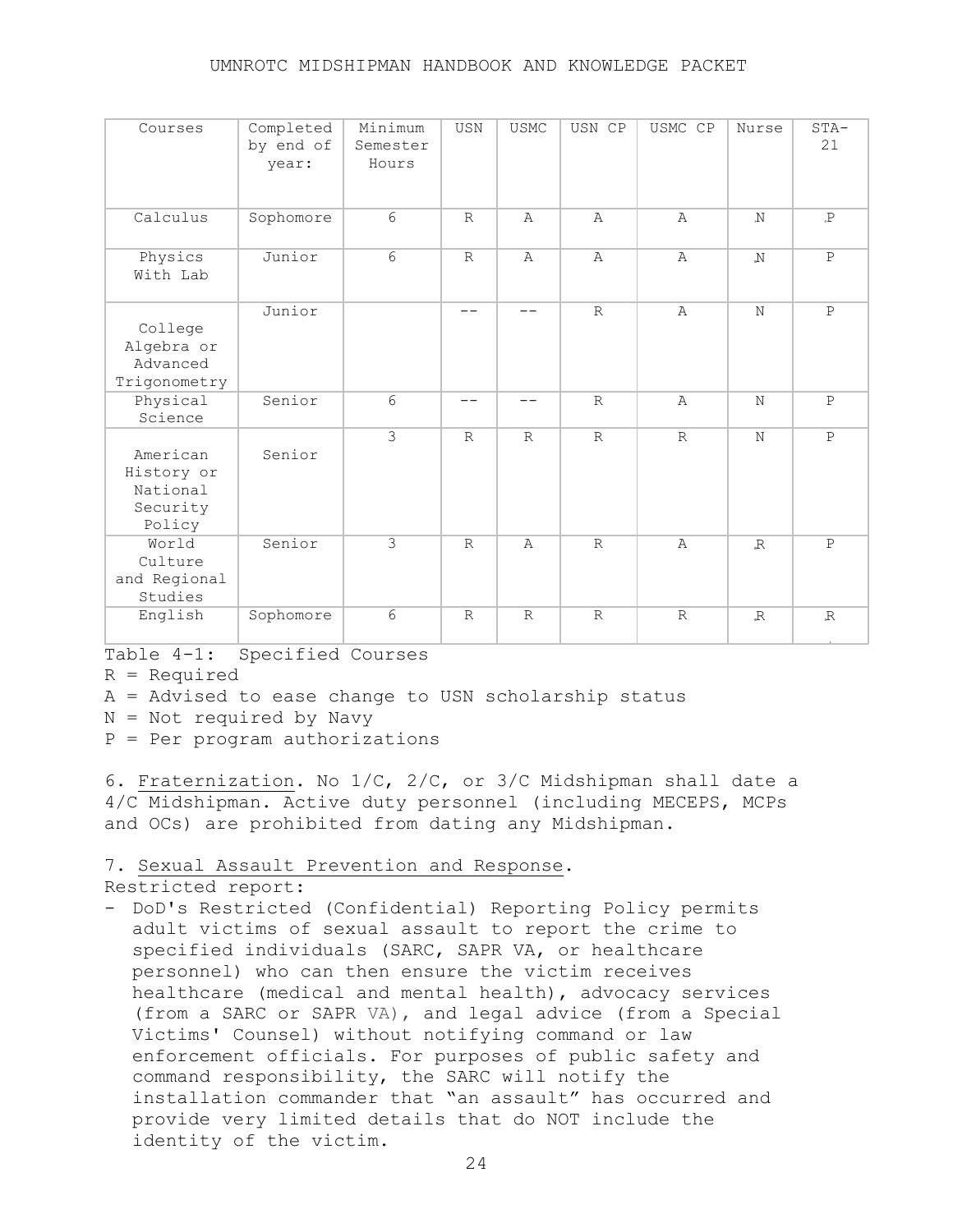Limitations

- Your assailant cannot be held accountable and may be capable of assaulting other victims.
- You cannot receive a military protective order.
- You cannot request an Expedited Transfer to allow you to move to a different unit or base.
- You will continue to have contact with your assailant, if he or she is in your organization or billeted with you.
- Evidence from the crime scene where the assault occurred will be lost, and the official investigation, should you switch to an Unrestricted Report, will likely encounter significant obstacles.
- You should not discuss the assault with anyone, to include your friends, because they may be mandatory reporters. The only exceptions would be chaplains, healthcare personnel, your assigned SAPR VA or SARC, and Special Victims' Counsel.

Restricted reporting options:

- SAPR Victim Advocate
- SARC: Lynell Boveri
- Victim's Legal Counsel
- DoD Safe Helpline

\*If a resource does not appear on this, you **cannot** make a restricted report with them

Unrestricted report:

- This option is recommended for victims of sexual assault who desire an official investigation and command notification in addition to healthcare, victim advocacy and legal services. When selecting Unrestricted Reporting, you should use current reporting channels, e.g.:
	- o Law Enforcement/MCIO (will initiate an investigation and start a "report of investigation")
	- o Commander (who will then immediately contact the MCIO to start a "report of investigation")
	- o Sexual Assault Response Coordinator (SARC) (who will fill out a report with the "DD Form 2910" where the victim elects a reporting option)
	- o SAPR Victim Advocate (SAPR VA) (who will fill out a report with the "DD Form 2910")
	- o Health care personnel (who will then immediately contact the SARC to fill out the "DD Form 2910")

At any time, MIDN Allies are available to answer questions, clarify policy, and point to the correct resources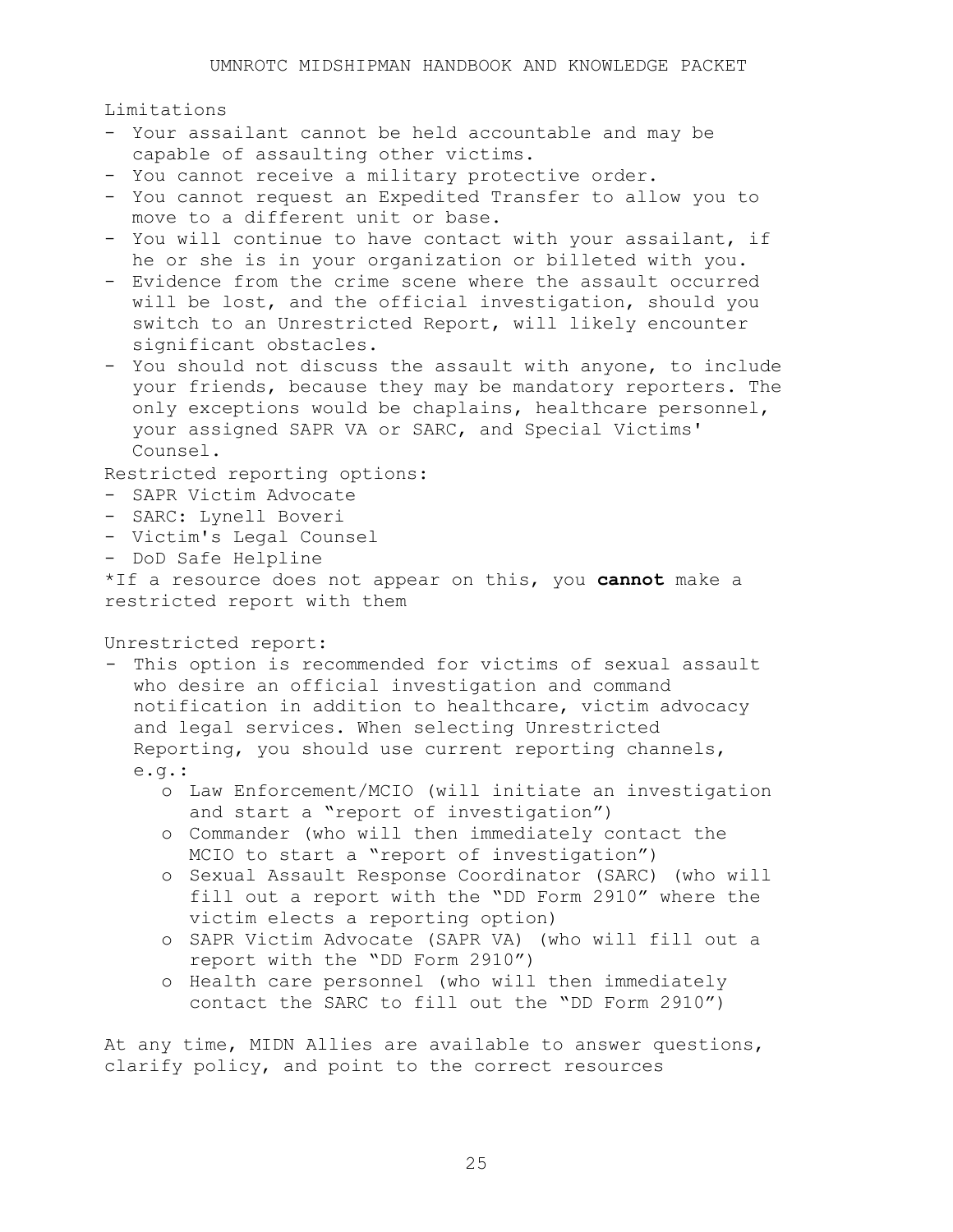8. EMU Naval Science. EMU students will attend Naval Science courses at UM in consultation with the course instructor. There is no formal enrollment procedure through EMU for NROTC courses. However, NROTC course grades are a part of a Midshipman's overall GPA that is reported in OPMIS. EMU students who complete the NROTC Program can be given credit for 20 hours of military science towards graduation and given a minor in Military Science, which appears on their final transcript. This minor must be set up between the student and their academic advisor at EMU.

# 9. Drill Waiver and Unauthorized Absence Policy.

a. Term Drill Waivers. Term drill waivers will not be issued except in extraordinary circumstances. There will be two drill periods offered, a primary and alternate. Drill is not an optional course; it is required and midshipmen will attend one of the drill periods. If a class conflict arises, the midshipman must determine if it can be taken at another time. If the course is an elective that can be fulfilled by another class at a different time, a waiver will not be granted. Waivers to attend the alternate drill period are to be submitted via a request chit through the Platoon GySgt/LCPO, Platoon Commander, and Unit Advisor. A copy will then be sent to the AMOI and Battalion Operations Officer. Class schedules highlighting time conflicts and a listing of degree requirements highlighting the absolute need for the waiver shall be included with the request. These items will be submitted the term PRIOR to the term the waiver is needed. Work requirements will not be considered in this process.

b. Individual Drill Waiver. These will not be issued except in extraordinary circumstances. Waivers are to be submitted via a request chit to the Platoon Commanders via the Platoon SGT/LPO. Platoon Commanders will copy the Unit Advisor, AMOI and Battalion Operations Officer. The submission of the request will occur no later than 96 hours prior to the event, unless there are extenuating circumstances that prohibit timely submission. Once the chit has been submitted, the Midshipman will be informed of the approval/disapproval of the chit within 72 hours.

c. Unauthorized Absence (UA). If a waiver is not routed up through the Chain of Command and a mandatory event is missed, the MIDN will be considered UA and corrective action will be taken. Mandatory events include, but are not limited to, all classes for which a Midshipman is registered, Physical Training (PT), and the Weekly Drill period.

26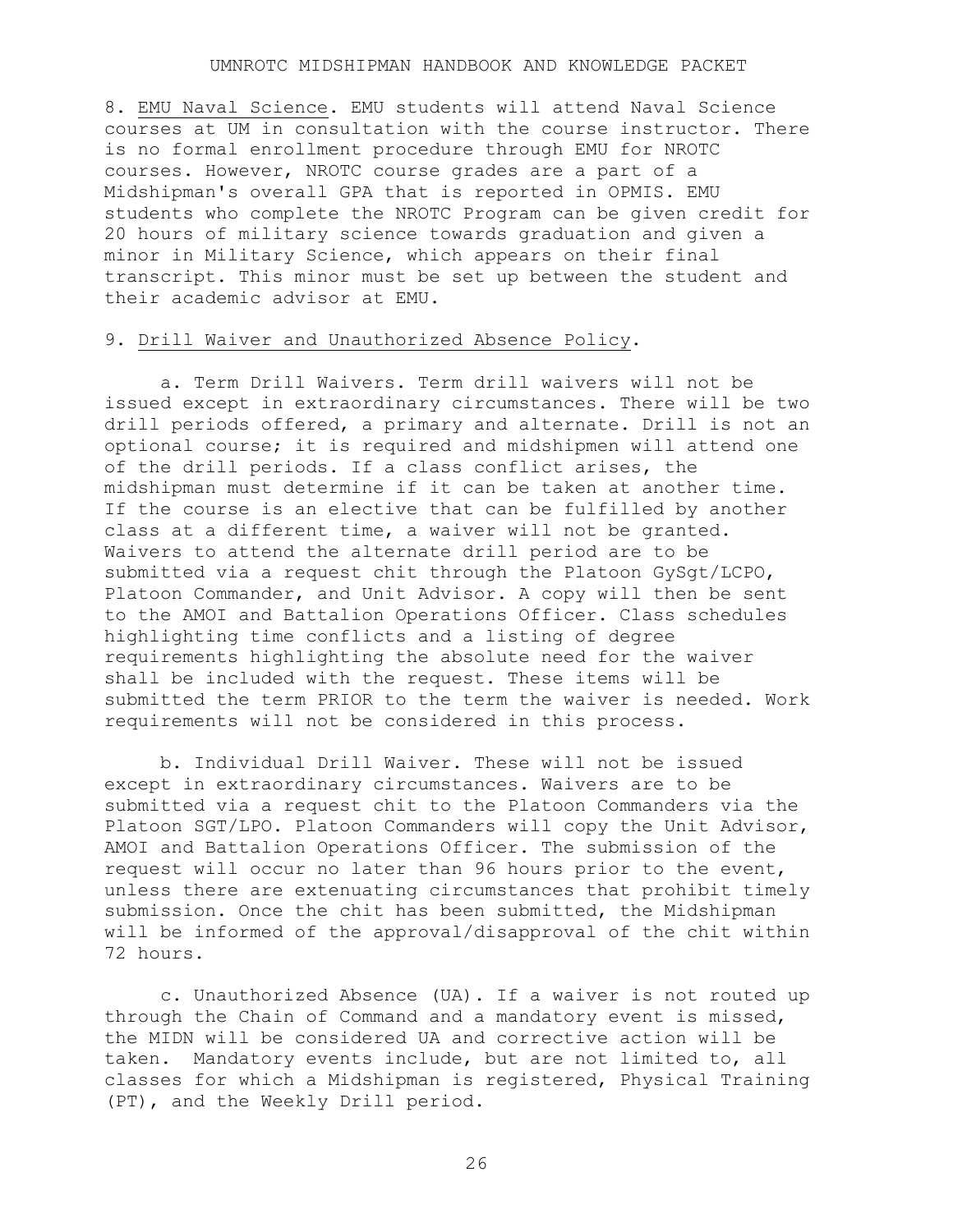#### 10. SWIMMING.

As members of the sea services, Midshipmen are required to meet the swimming standards for accession into the naval service. Therefore, all Midshipmen are required to qualify as third class swimmers by the end of their freshman year or they will be placed on a leave of absence. Midshipmen who fail the swim test at the end of their 4/C year will be placed on Aptitude Warning and will be required to enroll in a Red Cross-certified swimming course (either through the host university or local YMCA/etc.). Midshipmen who fail to qualify as a third class swimmer at any time after their freshmen year shall be placed

in a Leave of Absence status, or recommended for disenrollment as appropriate.

a. 3rd Class Swimmer. A 3rd Class Swimmer is described as a person who can stay afloat and survive without the use of a Personal Floatation Device (PFD) in open water under optimum conditions long enough to be rescued in a man-over-board situation. The 3rd Class Swimmer qualification is the minimum entry-level requirement for all U.S. Navy personnel. The test requires a student to complete a 50-yard swim using any stroke, a deep water jump, prone float, and trouser and blouse inflation.

b. 2nd Class Swimmer. A 2nd Class Swimmer is described as a person who can stay afloat and survive without the use of a PFD indefinitely under optimum conditions. The 2nd Class Swimmer qualification is used as an entry-level requirement for Small Boat Operators, Naval Air Crewman, and Rescue Swimmers. The test requires a student to complete a deep water jump, 100 yard swim using the crawlstroke, breaststroke, elementary backstroke, and sidestroke (25 yards each), prone float, back float, and trouser and blouse inflation.

c. Administration. The swimming test will be administered two times throughout the academic year. The first time, held early in September, is mandatory for all incoming midshipmen. The test will also be given during the winter term and is required for all midshipmen who have not received a 3rd class qualification or higher within the past year. The test will be taken annually until a midshipman is second class swim qualified.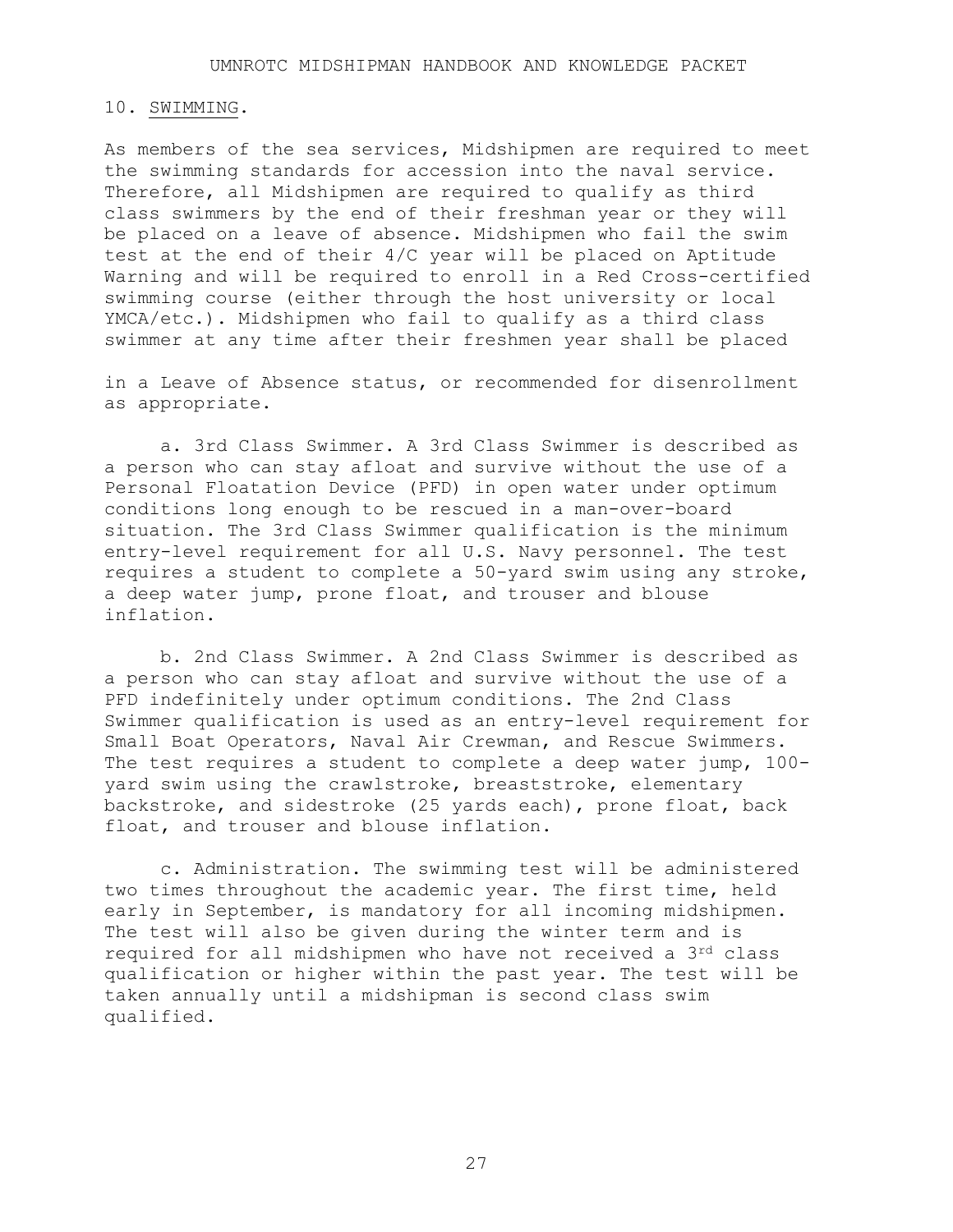# 11. MIDSHIPMEN AWARDS

## PRECEDENCE NATIONAL AWARDS DEVICE

1 Society of American Military Engineers Medal/Ribbon 2 American Defense Preparedness Association Medal/Ribbon 3 American Legion Award Medal/Ribbon 4 Daughters of the American Revolution Medal/Ribbon 5 Legion of Valor of the United States Medal/Ribbon 6 Military Order of the World Wars Medal/Ribbon 7 Sons of the American Revolution Medal/Ribbon 8 Daughters of Founders and Patriots Medal/Ribbon 9 General Society of the War of 1812 Medal/Ribbon 10 National Sojourners Award for Americanism Medal/Ribbon 11 Reserve Officers Association Award Medal/Ribbon 12 Veterans of Foreign Wars Award Medal/Ribbon

#### NROTC AWARDS

- 13 Honor Platoon Ribbon 14 Academic Excellence (for 3.75-4.00 GPA) Ribbon 15 Academic Achievement (for 3.50-3.74 GPA) Ribbon 16 Commendation Award Ribbon 17 Leadership Award Ribbon 18 Community Service Ribbon 19 Physical Fitness (Outstanding) Ribbon 20 Drill Team Ribbon 21 Color Guard Ribbon 22 Intramurals Ribbon 23 Rifle/Pistol Team Ribbon 24 Sailing Award Ribbon 25 Recruiting Ribbon
- 26 Platoon Comp Ribbon
- 27 Cruise Ribbon

Gold Star (in lieu of second award) Silver Star (in lieu of fifth Gold Star)